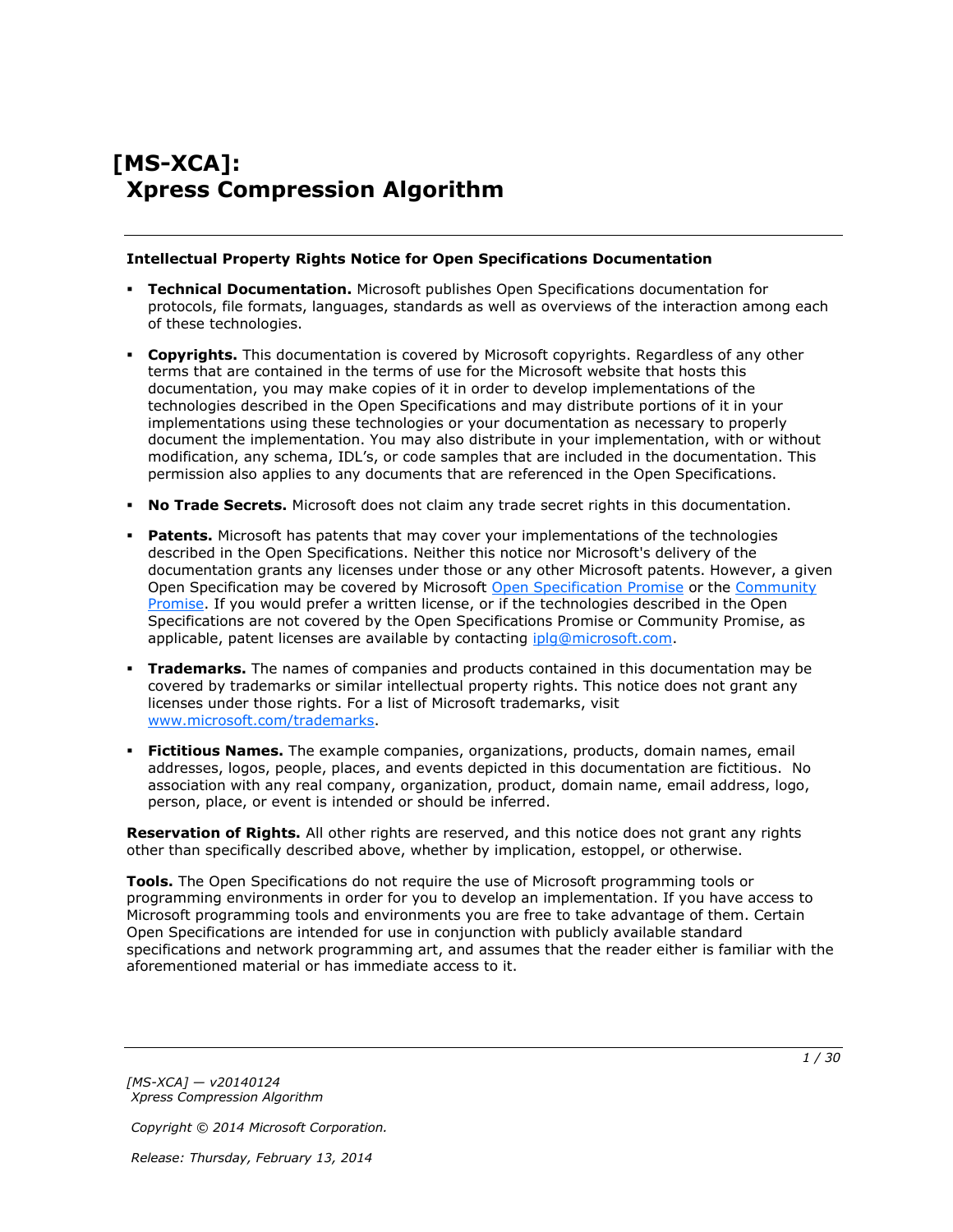# **Revision Summary**

| <b>Date</b> | <b>Revision</b><br><b>History</b> | <b>Revision</b><br><b>Class</b>                                                              | <b>Comments</b>                                                                 |
|-------------|-----------------------------------|----------------------------------------------------------------------------------------------|---------------------------------------------------------------------------------|
| 12/16/2011  | 1.0                               | New                                                                                          | Released new document.                                                          |
| 03/30/2012  | 1.0                               | No change<br>No changes to the meaning, language, or formatting of<br>the technical content. |                                                                                 |
| 07/12/2012  | 1.0                               | No change<br>No changes to the meaning, language, or formatting of<br>the technical content. |                                                                                 |
| 10/25/2012  | 2.0                               | Major                                                                                        | Significantly changed the technical content.                                    |
| 01/31/2013  | 2.0                               | No change<br>No changes to the meaning, language, or formatting of<br>the technical content. |                                                                                 |
| 08/08/2013  | 2.0                               | No change<br>No changes to the meaning, language, or formatting of<br>the technical content. |                                                                                 |
| 11/14/2013  | 2.1                               | Minor                                                                                        | Clarified the meaning of the technical content.                                 |
| 02/13/2014  | 2.1                               | No change                                                                                    | No changes to the meaning, language, or formatting of<br>the technical content. |

*[MS-XCA] — v20140124 Xpress Compression Algorithm* 

*Copyright © 2014 Microsoft Corporation.*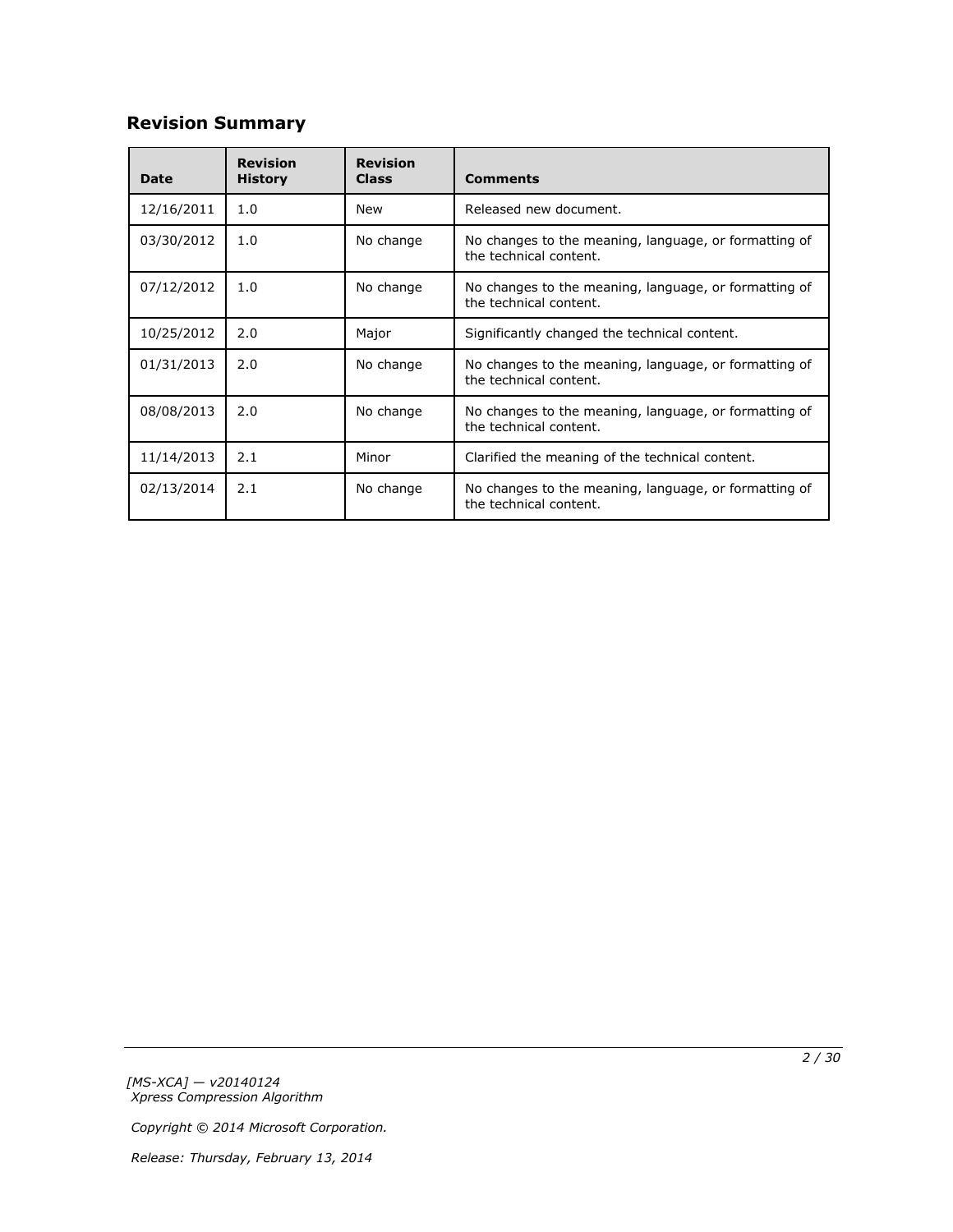# **Contents**

| $1.1 -$ |  |
|---------|--|
| $1.2 -$ |  |
|         |  |
|         |  |
|         |  |
| 1.4     |  |
| 1.5     |  |
| 1.6     |  |
|         |  |
|         |  |
|         |  |
|         |  |
|         |  |
|         |  |
|         |  |
|         |  |
|         |  |
|         |  |
|         |  |
|         |  |
|         |  |
|         |  |
|         |  |
|         |  |
|         |  |
| 2.3.2   |  |
|         |  |
|         |  |
|         |  |
|         |  |
| 2.4.2   |  |
|         |  |
|         |  |
|         |  |
|         |  |
|         |  |
| 2.5.1.2 |  |
| 2.5.1.3 |  |
| 2.5.1.4 |  |
|         |  |
|         |  |
|         |  |
|         |  |
|         |  |
|         |  |
|         |  |
|         |  |
|         |  |
|         |  |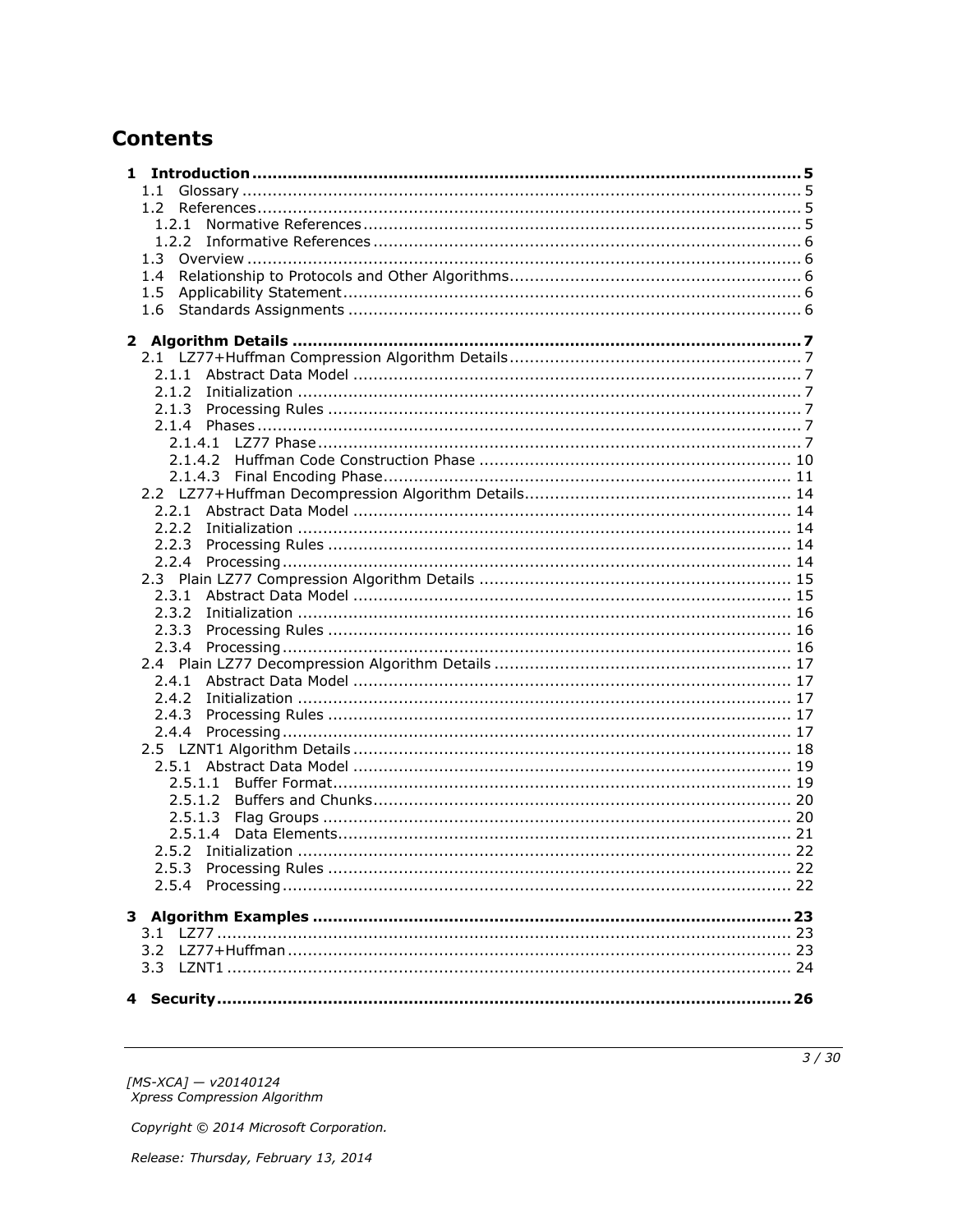*[MS-XCA] — v20140124 Xpress Compression Algorithm* 

*Copyright © 2014 Microsoft Corporation.*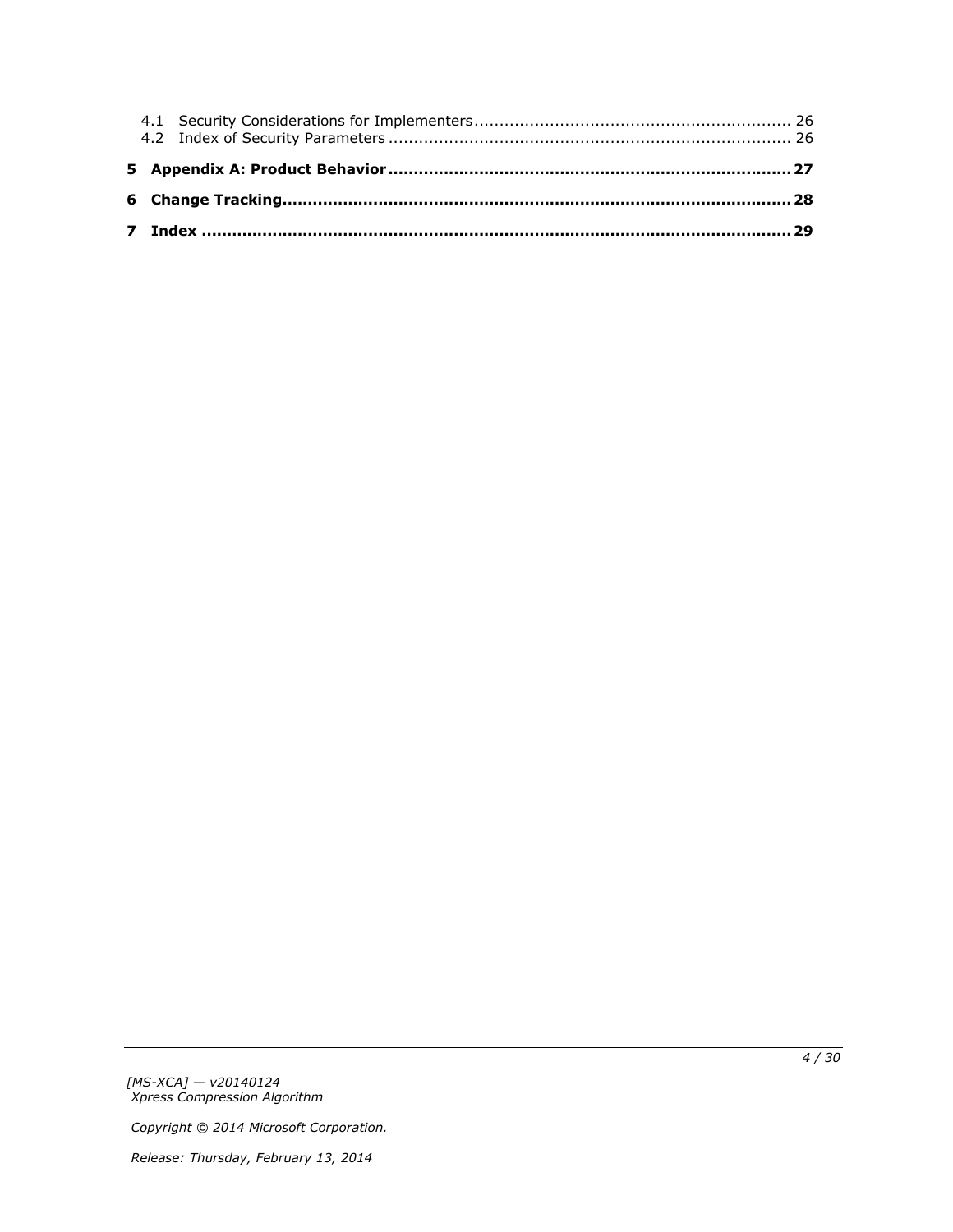# <span id="page-4-0"></span>**1 Introduction**

<span id="page-4-11"></span>The Xpress Compression Algorithm has three variants, all designed for speed.

The fastest variant, Plain LZ77, implements the **[LZ77](#page-4-4)** algorithm [\(\[UASDC\]\)](http://go.microsoft.com/fwlink/?LinkId=90549).

A slower variant, LZ77+Huffman, adds a Huffman encoding pass on the LZ77 data.

A third variant, LZNT1, implements LZ77 without the Huffman encoding pass of the second variant, but with an encoding process less complex than Plain LZ77.

Section 2 of this specification is normative and can contain the terms MAY, SHOULD, MUST, MUST NOT, and SHOULD NOT as defined in RFC 2119. Section 1.6 is also normative but cannot contain those terms. All other sections and examples in this specification are informative.

## <span id="page-4-1"></span>**1.1 Glossary**

<span id="page-4-10"></span><span id="page-4-7"></span>**Huffman alphabet:** A set of symbols used in Huffman encoding.

<span id="page-4-8"></span>**Huffman code:** See "prefix code".

<span id="page-4-6"></span>**Huffman codes:** A set of variable-length bit sequences for an alphabet of symbols. In order to provide compression, more frequent symbols are assigned shorter bit sequences. The bottom-up Huffman construction process is optimal in the sense that the total length of the data is minimized, given the number of times each symbol occurs.

<span id="page-4-9"></span>**Huffman symbol:** See "prefix code".

- <span id="page-4-4"></span>**LZ77:** A general-purpose compression technique introduced by Lempel and Ziv in 1977. Byte sequences that are the same as previous sequences are replaced by a (length, distance) pair that unambiguously references the earlier sequence.
- <span id="page-4-5"></span>**prefix code:** A type of code system, typically variable-length, having the prefix property, in that no valid code word in the system is a prefix of any other valid code word in the set.
- **MAY, SHOULD, MUST, SHOULD NOT, MUST NOT:** These terms (in all caps) are used as described in [\[RFC2119\].](http://go.microsoft.com/fwlink/?LinkId=90317) All statements of optional behavior use either MAY, SHOULD, or SHOULD NOT.

## <span id="page-4-2"></span>**1.2 References**

References to Microsoft Open Specifications documentation do not include a publishing year because links are to the latest version of the documents, which are updated frequently. References to other documents include a publishing year when one is available.

A reference marked "(Archived)" means that the reference document was either retired and is no longer being maintained or was replaced with a new document that provides current implementation details. We archive our documents online [\[Windows Protocol\].](http://msdn.microsoft.com/en-us/library/jj633107.aspx)

## <span id="page-4-3"></span>**1.2.1 Normative References**

<span id="page-4-12"></span>We conduct frequent surveys of the normative references to assure their continued availability. If you have any issue with finding a normative reference, please contact [dochelp@microsoft.com.](mailto:dochelp@microsoft.com) We will assist you in finding the relevant information.

*[MS-XCA] — v20140124 Xpress Compression Algorithm* 

*Copyright © 2014 Microsoft Corporation.*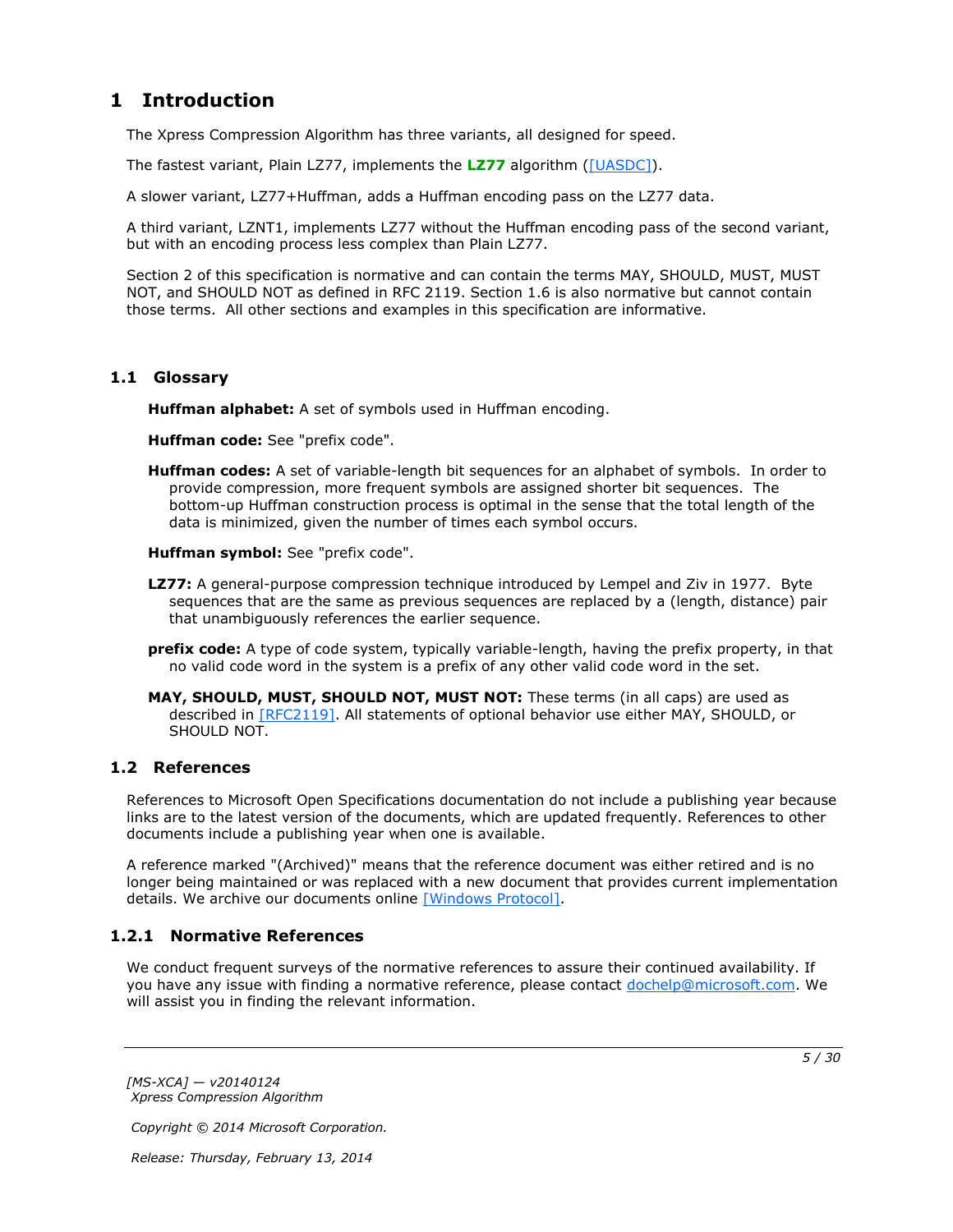[IEEE-MRC] Huffman, D.A., "A Method for the Construction of Minimum-Redundancy Codes", Proceedings of the IRE, vol. 40, pp. 1098-1101, September 1952, [http://ieeexplore.ieee.org/xpls/abs\\_all.jsp?arnumber=4051119&tag=1](http://go.microsoft.com/fwlink/?LinkId=227659)

[RFC2119] Bradner, S., "Key words for use in RFCs to Indicate Requirement Levels", BCP 14, RFC 2119, March 1997, [http://www.rfc-editor.org/rfc/rfc2119.txt](http://go.microsoft.com/fwlink/?LinkId=90317)

[UASDC] Ziv, J. and Lempel, A., "A Universal Algorithm for Sequential Data Compression", May 1977, [http://ieeexplore.ieee.org/iel5/18/22696/01055714.pdf](http://go.microsoft.com/fwlink/?LinkId=90549)

## <span id="page-5-0"></span>**1.2.2 Informative References**

<span id="page-5-7"></span><span id="page-5-6"></span>None.

### <span id="page-5-1"></span>**1.3 Overview**

This algorithm efficiently compresses data that contain repeated byte sequences. It is not designed to compress image, audio, or video data. Between the trade-offs of compressed size and CPU cost, it heavily emphasizes low CPU cost.

## <span id="page-5-2"></span>**1.4 Relationship to Protocols and Other Algorithms**

<span id="page-5-8"></span>This algorithm does not depend on any other algorithms or protocols. It is a compression method designed to have minimal CPU overhead for compression and decompression. A protocol that depends on this algorithm would typically need to transfer significant amounts of data that cannot be easily precompressed by another algorithm having a better compression ratio.

## <span id="page-5-3"></span>**1.5 Applicability Statement**

<span id="page-5-5"></span>This algorithm is appropriate for any protocol that transfers large amounts of easily compressible textlike data, such as HTML, source code, or log files. Protocols use this algorithm to reduce the number of bits transferred.

### <span id="page-5-4"></span>**1.6 Standards Assignments**

<span id="page-5-9"></span>None.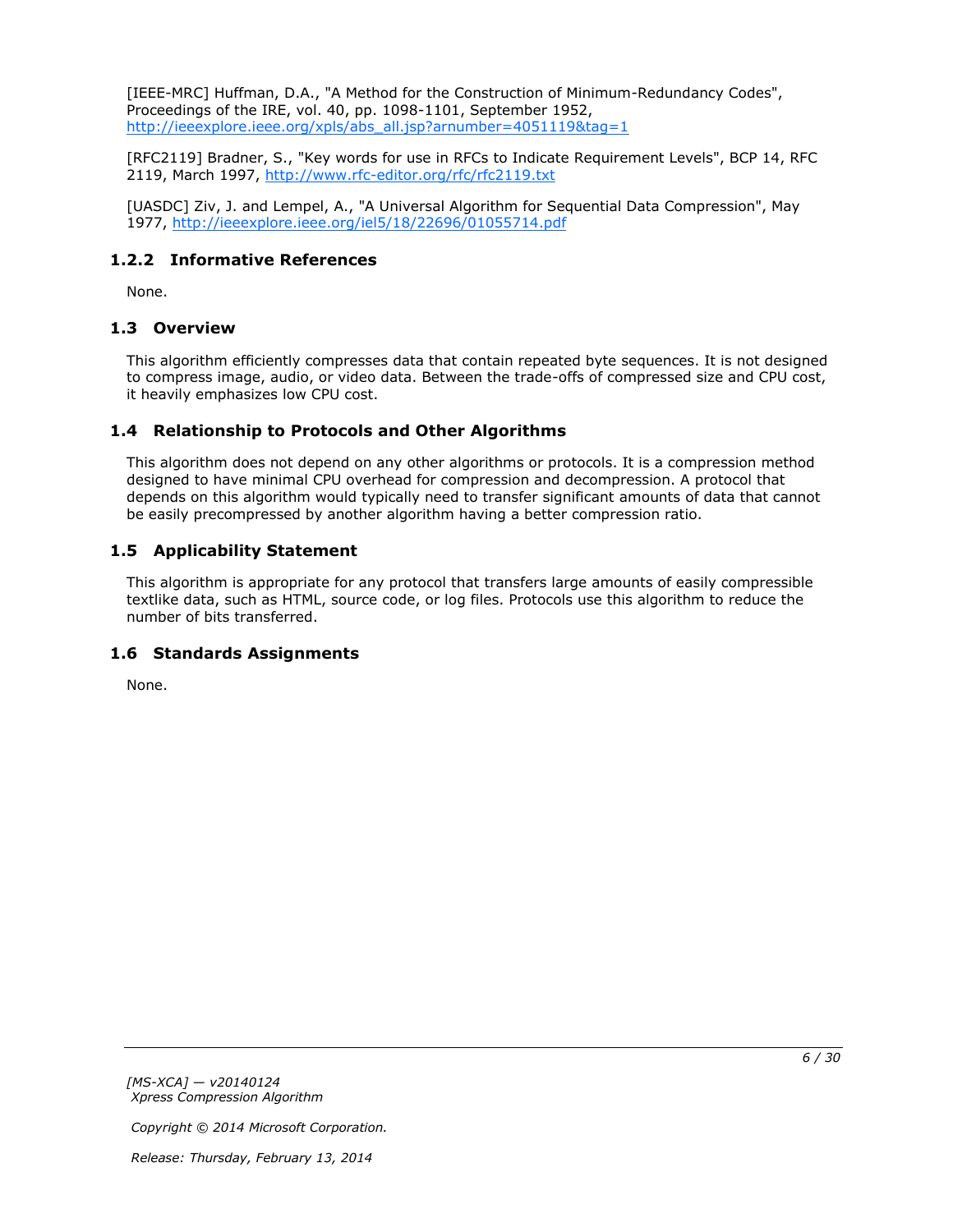# <span id="page-6-0"></span>**2 Algorithm Details**

## <span id="page-6-1"></span>**2.1 LZ77+Huffman Compression Algorithm Details**

<span id="page-6-10"></span>The overall compression algorithm for the Huffman **[IEEE-MRC]** variant can be divided into three stages, which are performed in this order:

- 1. Perform **LZ77** (**[UASDC]**) compression to generate an intermediate compressed buffer.
- 2. Construct canonical **Huffman codes**.
- 3. Process the intermediate **LZ77** data, and re-encode it in a Huffman-based bit stream.

The algorithm cannot start Huffman encoding until it has computed the **Huffman codes**, and it cannot compute the **Huffman codes** until it knows the frequency of each symbol in the **Huffman alphabet**. To compute these frequencies, the algorithm first performs the **LZ77** phase. For efficiency, the algorithm SHOULD store the **LZ77** output so that the final phase does not have to recompute it.

The final compression format consists of two parts:

- The first 256 bytes indicate the bit length of each of the 512 **Huffman symbol**s (see **[prefix](#page-4-5)  [code](#page-4-5)**).
- The remainder of the data is a sequence of **Huffman symbol**s, along with match lengths and distances.

The **Huffman alphabet** consists of 512 symbols, each with a numeric value in the range 0-511. The symbols 0-255 represent literal values that correspond to raw byte values as opposed to matches. The symbols 256-511 represent **matches** or **references** indicating that the next several bytes are the same as some bytes that previously occurred in the data. Each match consists of two encoded integers: a length and a distance. When the decoding method encounters a match symbol, the original data is reconstructed by copying <length> bytes from the position in its previously decompressed data of <[decompression cursor] – [match distance]>.

## <span id="page-6-2"></span>**2.1.1 Abstract Data Model**

<span id="page-6-9"></span><span id="page-6-8"></span>None.

## <span id="page-6-3"></span>**2.1.2 Initialization**

<span id="page-6-11"></span>None.

## <span id="page-6-4"></span>**2.1.3 Processing Rules**

None.

## <span id="page-6-5"></span>**2.1.4 Phases**

### <span id="page-6-6"></span>**2.1.4.1 LZ77 Phase**

<span id="page-6-7"></span>This phase processes each byte of the input data and produces two outputs: the intermediate **LZ77** (**[UASDC]**) encoding of flags, literals, and matches; and the frequency of each symbol in the **Huffman alphabet**.

*[MS-XCA] — v20140124 Xpress Compression Algorithm* 

*Copyright © 2014 Microsoft Corporation.*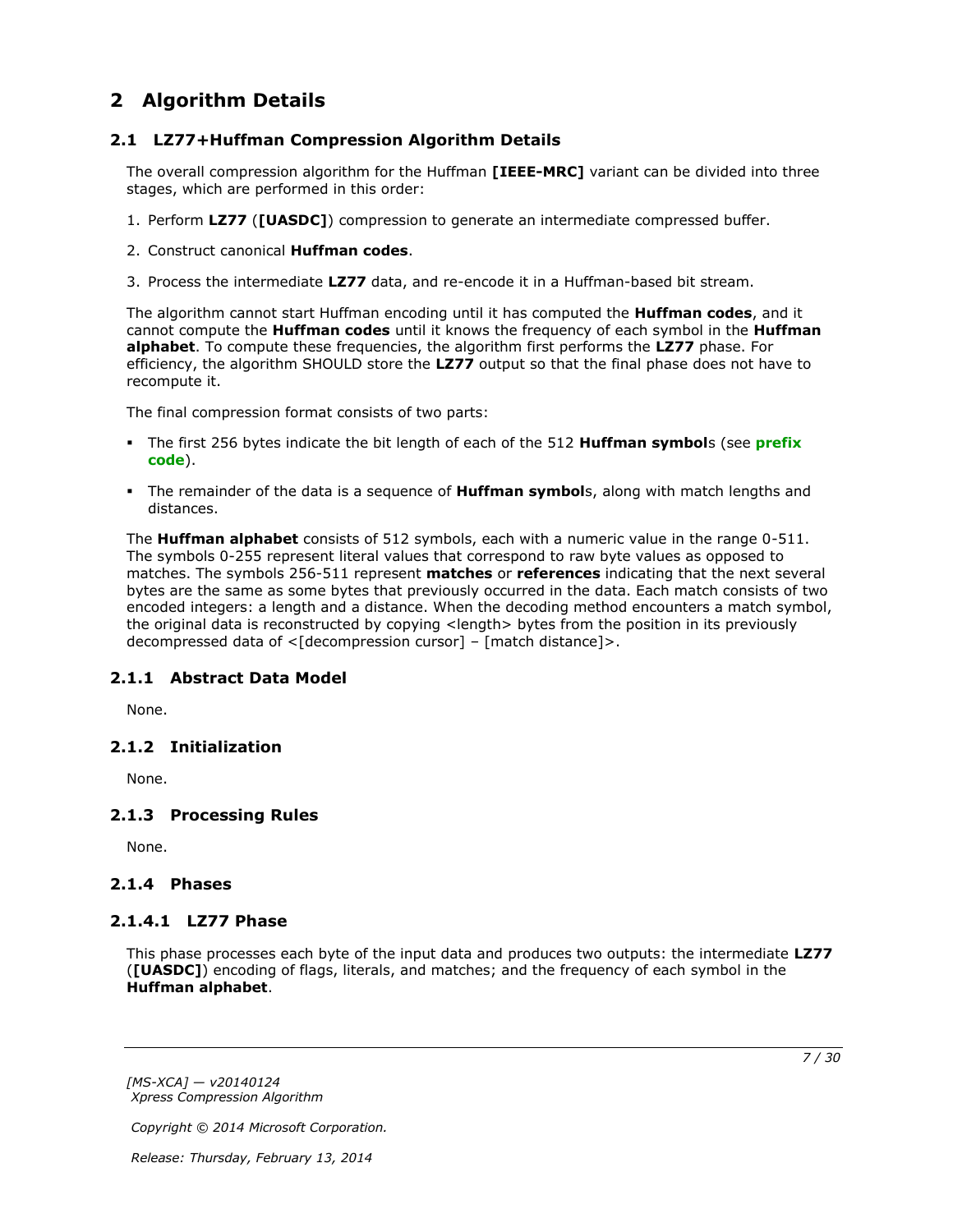The following flowchart shows how the **LZ77** phase works.



#### **Figure 1: LZ77 phase**

The **hash table** is an array of pointers to previous positions in the input buffer. It is used to find matches, as follows:

```
HashValue = HashThreeBytes(InputBuffer[CurrentPosition],
                            InputBuffer[CurrentPosition+1],
                           InputBuffer[CurrentPosition+2]);
PotentialMatch = HashTable[HashValue];
HashTable[HashValue] = CurrentPosition;
```
*[MS-XCA] — v20140124 Xpress Compression Algorithm* 

*Copyright © 2014 Microsoft Corporation.*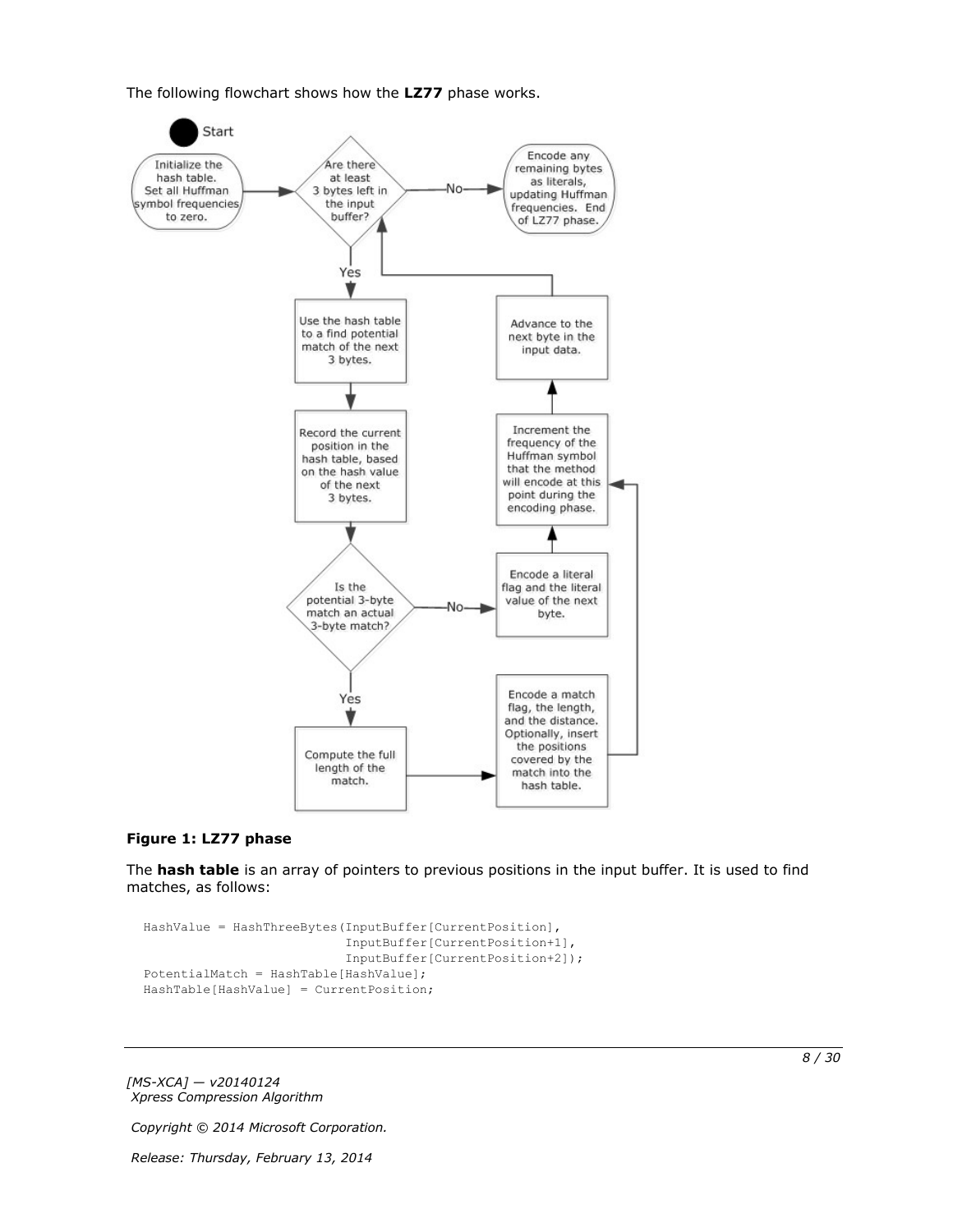The **HashThreeBytes** function SHOULD be quick to compute and provide a small number of collisions.

If the additional CPU cost is justified, the algorithm SHOULD be extended to search for longer matches than those provided by the basic **hash table**. This can be achieved with more **hash table**s, **tree**s, or a **chained hash table**. Finding longer matches generally results in smaller compressed data but requires more time for the compression method to execute.

The intermediate compression format that is produced in this phase SHOULD be designed for quick encoding and decoding, and it SHOULD be small enough to guarantee its fit in a temporary buffer that is only slightly larger than the input buffer. The algorithm will be more efficient if it is not necessary to check whether the temporary buffer has sufficient space.

The intermediate compression format SHOULD use bitmasks grouped in 32-bit values to represent the literal or match flags. Also, literal values SHOULD be stored as simple bytes in the intermediate stream. Matches SHOULD be encoded in sizes that are guaranteed to be less than or equal to their lengths.

For example, a 3-byte match could use 1 byte for its length and 2 bytes for its distance. Much longer matches SHOULD be encoded with a 2-byte distance and a special length value (such as 0xFF) indicating that the full length is encoded in the next 2 or 4 bytes.

During the **LZ77** phase, the algorithm SHOULD count the frequencies of the **Huffman symbol**s it will later encode. The **Huffman symbol** for each literal or match is computed in the following way.

- For literals, the Huffman symbol index is the value of the literal (ranging from 0 to 255, inclusive).
- For matches, the **Huffman symbol** is computed from the length and distance by using the following code, in which GetHighBit(Distance) is defined as the bit index of the highest set bit in the binary representation of the distance.

```
If (Length – 3) < 15
   HuffmanSymbol = 256 + (Length - 3) + (16 * GetHighBit(Distance))Else
    HuffmanSymbol = 256 + 15 + (16 * \text{ GetHighBit (Distance)})
```
Note that this definition assumes that *Distance* is greater than 0, and this is a valid assumption in this context.

| <b>Distance</b> | <b>Binary representation</b> | <b>GetHighBit(Distance)</b> |
|-----------------|------------------------------|-----------------------------|
|                 | 0001                         | 0                           |
|                 | 0010                         |                             |
|                 | 0101                         | 2                           |
|                 | 0111                         | 2                           |

The following table provides examples of **GetHighBit** calculations.

The **GetHighBit** function SHOULD be efficiently computed with a precomputed 256-byte table.

```
If Distance < 256
    DistanceHighBit = PrecomputedHighBitTable[Distance]
```
*[MS-XCA] — v20140124 Xpress Compression Algorithm* 

*Copyright © 2014 Microsoft Corporation.*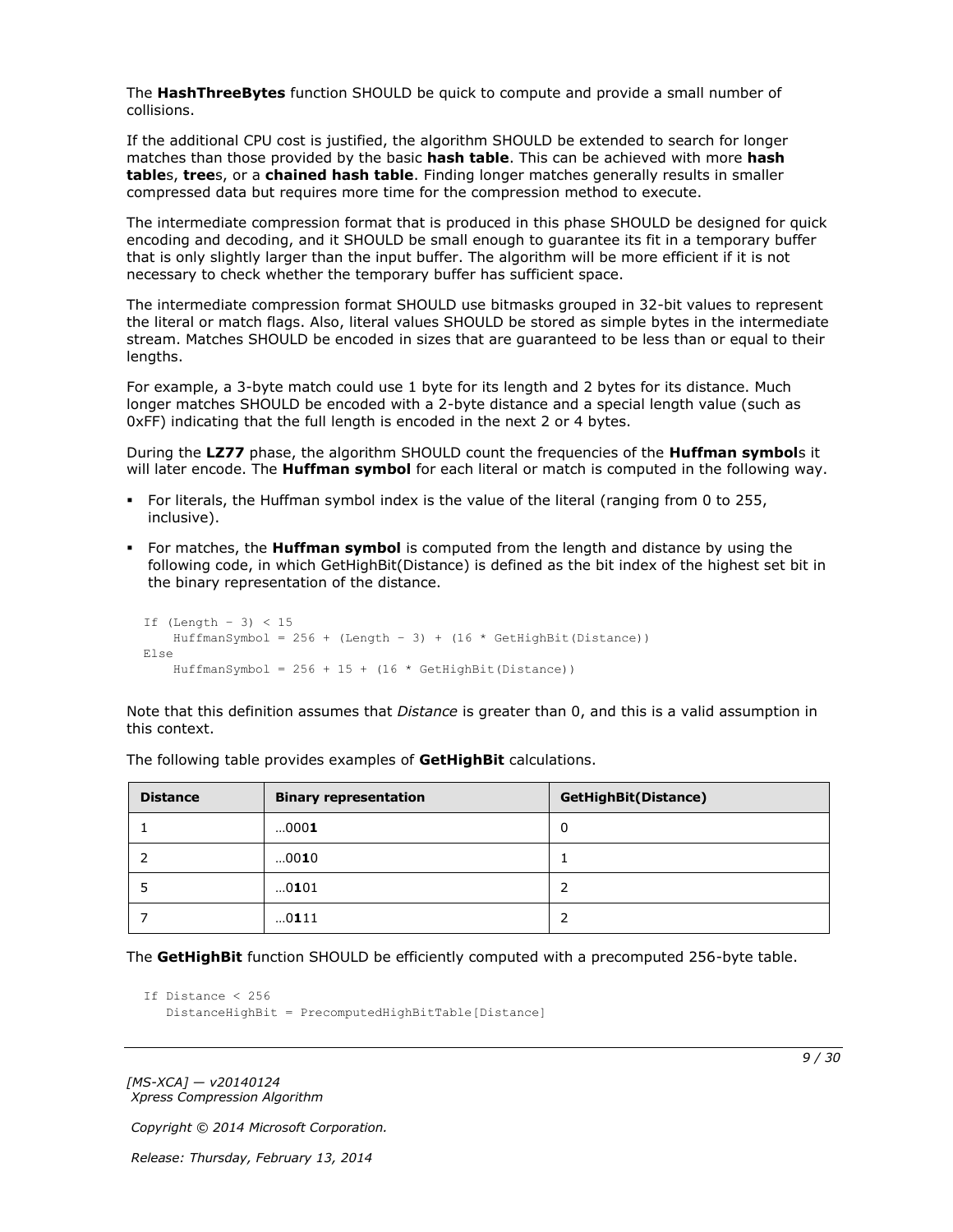```
Else (assuming Distance (1 \le 16))
    DistanceHighBit = 8 + PrecomputedHighBitTable[Distance >> 8]
```
# <span id="page-9-0"></span>**2.1.4.2 Huffman Code Construction Phase**

This phase computes canonical **[Huffman codes](#page-4-6)** from the symbol counts generated by the LZ77 [\(\[UASDC\]\)](http://go.microsoft.com/fwlink/?LinkId=90549) phase. For each of the 512 symbols in the **[Huffman alphabet](#page-4-7)**, this phase computes the bit sequence that is used to encode the symbol. These codes are reconstructed by the decompression algorithm from the bit length of each symbol. The codes are canonical because they depend only on the bit length of the symbol, not the precise symbol count. This encoding saves space because bit lengths require fewer bits to store (4 bits per symbol) than exact counts (16 bits per symbol).

An additional requirement of this phase comes from the way the bit lengths are stored in the compressed data: each bit length is stored in 4 bits, so no bit length can be longer than 15 (a **length** of zero means that the symbol does not occur).

The following flowchart illustrates the length-limited canonical **[Huffman code](#page-4-8)** construction method.

*[MS-XCA] — v20140124 Xpress Compression Algorithm* 

*Copyright © 2014 Microsoft Corporation.*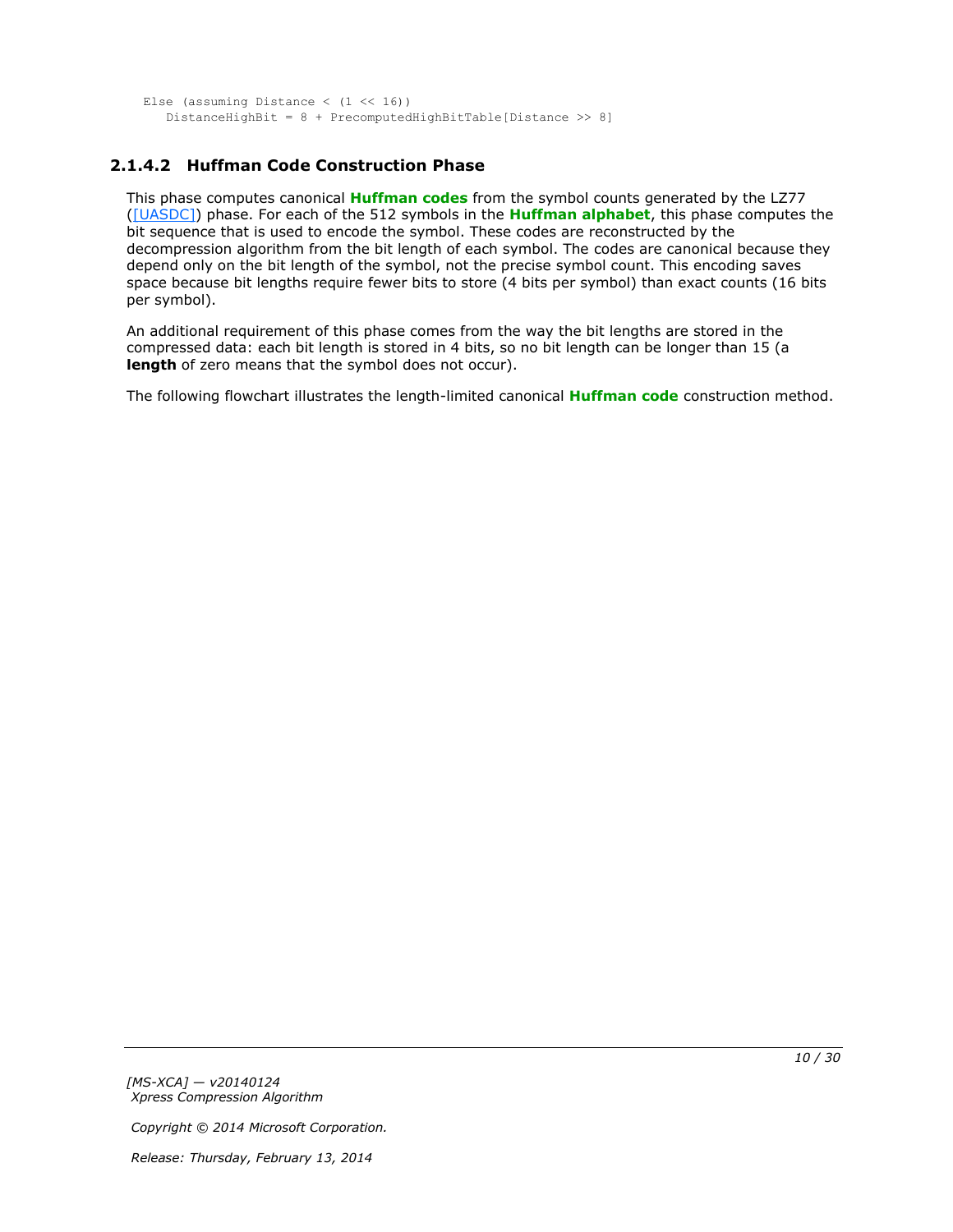

<span id="page-10-1"></span>

# <span id="page-10-0"></span>**2.1.4.3 Final Encoding Phase**

In the final encoding phase, the algorithm processes the intermediate encoding of literals and matches generated by the LZ77 [\(\[UASDC\]\)](http://go.microsoft.com/fwlink/?LinkId=90549) phase. It re-encodes each literal and match using the canonical Huffman codes, but first it encodes the **[Huffman symbol](#page-4-9)** bit lengths.

*[MS-XCA] — v20140124 Xpress Compression Algorithm* 

*Copyright © 2014 Microsoft Corporation.*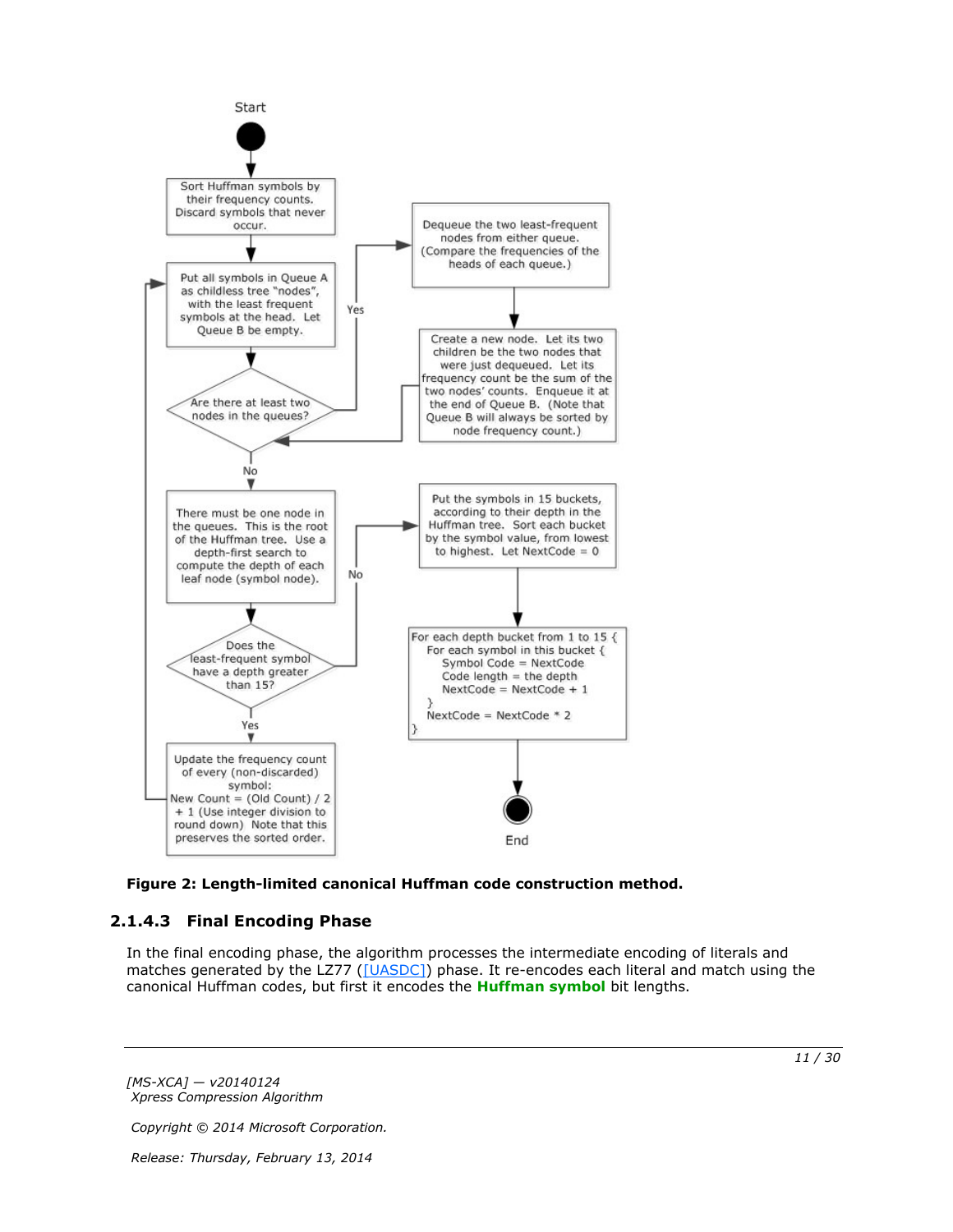Each symbol bit length is encoded with 4 bits. Bit lengths for even-valued symbols are stored in the lower 4 bits of the bytes, whereas bit lengths for odd-valued symbols are stored in the higher 4 bits.

For example, if the bit lengths of symbols 0, 1, 2, and 3 were 5, 6, 7, and 8, respectively, the first 2 bytes of the output buffer would be  $0 \times 65$   $0 \times 87$ . The Huffman [\[IEEE-MRC\]](http://go.microsoft.com/fwlink/?LinkId=227659) construction process guarantees that each bit length fits in 4 bits. Symbols that are never used, and therefore have no Huffman code, have the special value of zero.

Because there are 512 Huffman symbols, and the format stores two lengths per byte, this part of the output data will always be exactly 256 bytes.

Following the 256-byte table, the format encodes the sequence of literals and matches. Literals are distinguished from matches by the value of the Huffman symbol: symbol values less than 256 are literals, whereas symbols greater than 255 are matches. Most matches require more bits to fully encode the distance and the length.

As explained in section  $2.1.4.1$ , the match symbol value encodes the length of the match (up to 17) and the bit index of the highest set bit in the distance. If this bit index is, for example, 3, the decompression function can determine that the distance is at least 1000 (1000 binary, or 8 decimal) and at most 1111 (1111 binary, or 15 decimal). It can also compute that 3 more bits of information are required to determine the exact distance. Therefore, the encoder encodes the lower 3 bits of the distance directly in the output bit stream (which is also used to encode the variable-length Huffman codes). In general, the encoder explicitly encodes the lower <GetHighBit (Distance) > bits immediately following the match's Huffman symbol.

The encoder is required to process match lengths longer than 17. If the length is less than 18, the decoder can determine it directly from the match symbol by taking the lower 4 bits and adding 3. A lower-four-bits value of 15 is a special case that means the length is at least 18, and the full length is encoded with more bits. Unlike the extra-distance bits, the extra-length bits are not encoded seamlessly in the **Huffman** bit stream. Longer lengths are encoded with an extra byte in the output, and if that is not enough, an additional 2 bytes. The location of these extra bytes is such that, if the decompression function reads the **Huffman** bit stream in 2-byte chunks, these extra bytes are the next bytes that the decompression function will read.

Some implementations of the decompression algorithm expect an extra symbol to mark the end of the data. For example, certain implementations fail during decompression if the Huffman symbol 256 is not found after the actual data. For this reason, the encoding algorithm appends this symbol and increments the count of symbol 256 before the Huffman codes are constructed.

Note that match distances cannot be larger than 65,535, and match lengths cannot be longer than 65,538. The LZ77 phase is implemented to ensure that match lengths and distances do not exceed these values.

The following pseudocode demonstrates the encoding method.

```
Write the 256-byte table of symbol bit lengths
While there are more literals or matches to encode
      If the next thing is a literal
        WriteBits(SymbolLength[LiteralValue], SymbolCode[LiteralValue])
   Else // the next thing is a match
        Extract the length and distance of the match
       MatchSymbolValue = 256 + min(Length - 3, 15) + (16 * GetHighBit(Distance)) WriteBits(SymbolLength[MatchSymbolValue], SymbolCode[MatchSymbolValue])
        If (Length - 3) \geq 15
           WriteByte(min(Length - 3 - 15, 255))
           If (Length - 3 - 15) >= 255
```
*[MS-XCA] — v20140124 Xpress Compression Algorithm* 

*Copyright © 2014 Microsoft Corporation.*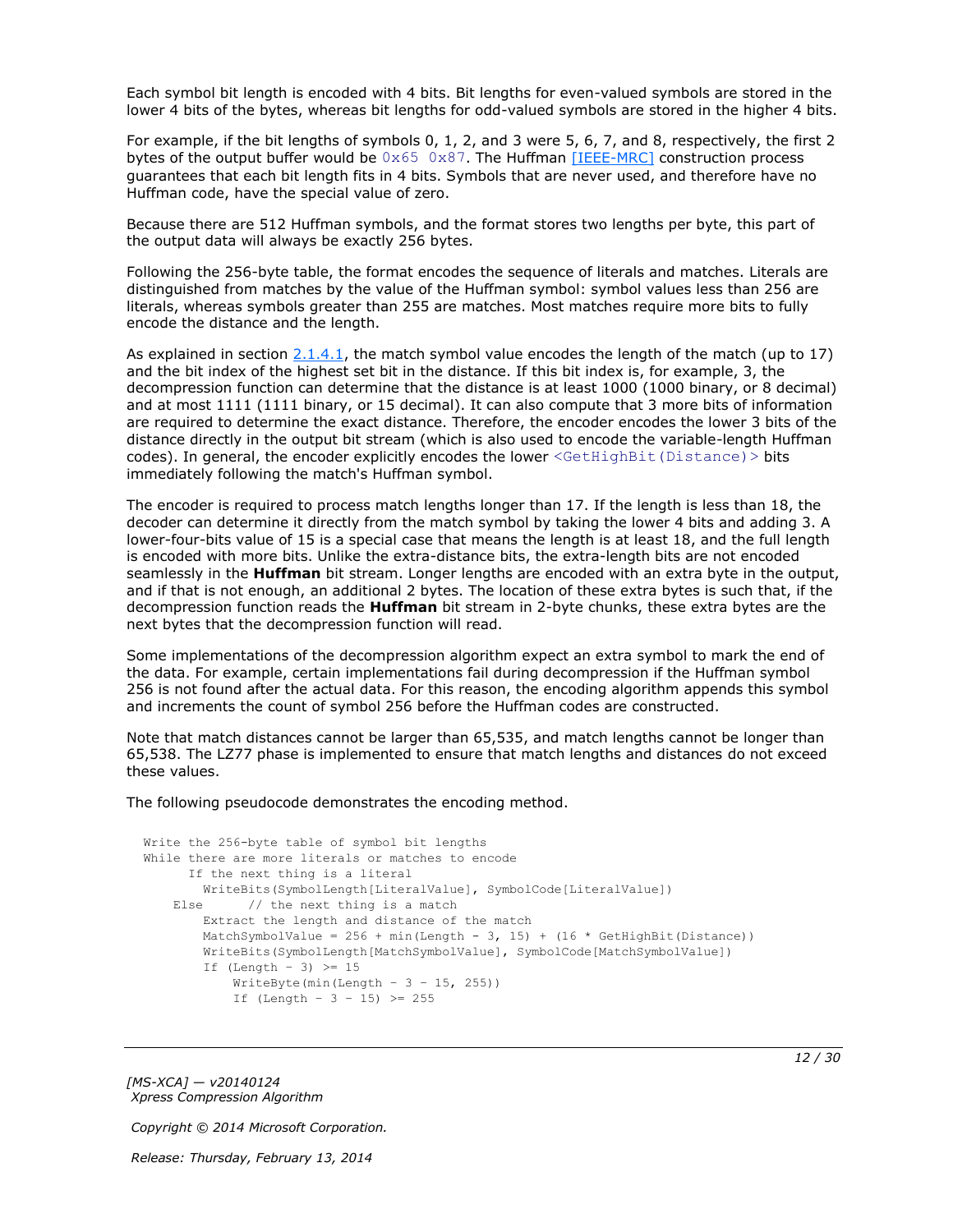```
 WriteTwoBytes(Length – 3)
         WriteBits(GetHighBit(Distance), Distance – (1 << GetHighBit(Distance)))
WriteBits(SymbolLength[256], SymbolCode[256])
FlushBits()
```
The **WriteBits**, **WriteByte**, **WriteTwoBytes**, and **FlushBits** functions implicitly use five variables, which are initialized as follows:

```
FreeBits = 16
NextWord = 0OutputPosition1 = OutputBufferPointer + 256
OutputPosition2 = OutputBufferPointer + 258 
OutputPosition = OutputBufferPointer + 260
```
The following pseudocode shows the implementation of the functions. Note that a complete implementation must also include bounds checks to ensure that nothing is written beyond the output buffer.

```
WriteBits (NumberOfBitsToWrite, BitsToWrite)
     If FreeBits >= NumberOfBitsToWrite
         FreeBits = FreeBits – NumberOfBitsToWrite
         NextWord = (NextWord << NumberOfBitsToWrite) + BitsToWrite
     Else
         NextWord = (NextWord << FreeBits)
         NextWord = NextWord + (BitsToWrite >> (NumberOfBitsToWrite – FreeBits))
         FreeBits = FreeBits – NumberOfBitsToWrite
         Write (NextWord & 0xFF) to OutputPosition1
         Write (NextWord >> 8) to OutputPosition1 + 1
         OutputPosition1 = OutputPosition2
         OutputPosition2 = OutputPosition
         Advance OutputPosition by 2 bytes
         FreeBits = FreeBits + 16
         NextWord = BitsToWrite
End
WriteByte (ByteToWrite)
     Write ByteToWrite to OutputPosition
     Advance OutputPosition by 1 byte
End
WriteTwoBytes (BytesToWrite)
     Write (BytesToWrite & 0xFF) to OutputPosition
     Write (BytesToWrite >> 8) to OutputPosition + 1
     Advance OutputPosition by 2 bytes
End
FlushBits ()
    NextWord <<= FreeBits
     Write (NextWord & 0xFF) to OutputPosition1
     Write (NextWord >> 8) to OutputPosition1 + 1
        Write a 16-bit value of zero to OutputPosition2
     The final compressed size is the value of OutputPosition
End
```
*[MS-XCA] — v20140124 Xpress Compression Algorithm* 

*Copyright © 2014 Microsoft Corporation.*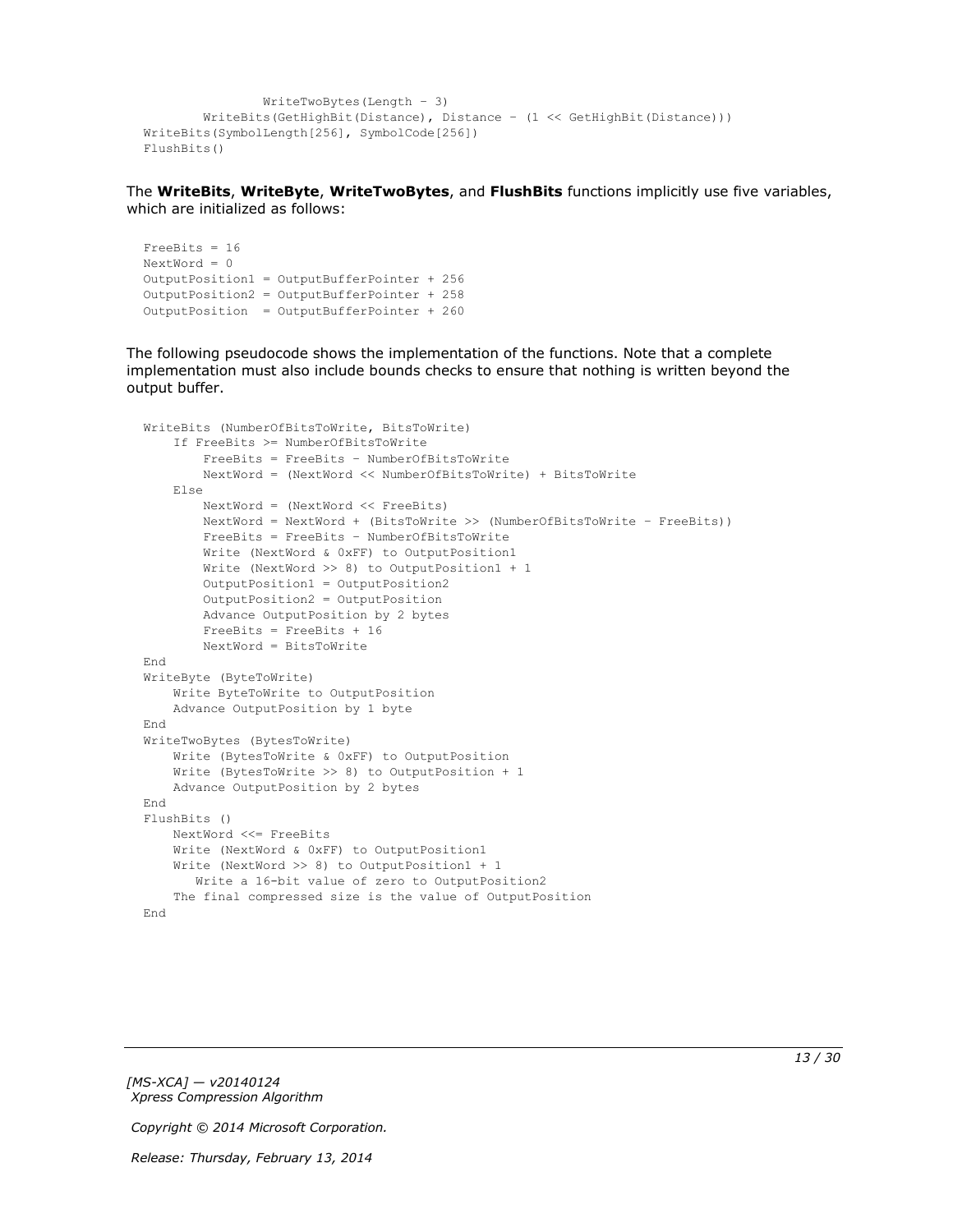# <span id="page-13-0"></span>**2.2 LZ77+Huffman Decompression Algorithm Details**

## <span id="page-13-1"></span>**2.2.1 Abstract Data Model**

<span id="page-13-6"></span><span id="page-13-5"></span>None.

## <span id="page-13-2"></span>**2.2.2 Initialization**

<span id="page-13-8"></span>None.

## <span id="page-13-3"></span>**2.2.3 Processing Rules**

<span id="page-13-7"></span>None.

## <span id="page-13-4"></span>**2.2.4 Processing**

The decompression algorithm uses the 256-byte Huffman table to reconstruct the canonical Huffman [\[IEEE-MRC\]](http://go.microsoft.com/fwlink/?LinkId=227659) representations of each symbol. Next, the Huffman stream of LZ77 [\(\[UASDC\]\)](http://go.microsoft.com/fwlink/?LinkId=90549) literals and matches is decoded to reproduce the original data.

The following method can be used to construct a decoding table. The decoding table will have  $2^{\wedge}15$ entries because 15 is the maximum bit length permitted by the Xpress Compression Algorithm for a Huffman code. If a symbol has a bit length of X, it has  $2^{\wedge}(15 - X)$  entries in the table that point to its value. The order of symbols in the table is sorted by bit length (from low to high), and then by symbol value (from low to high). These requirements represent the agreement of canonicalness with the compression end of the algorithm. The following pseudocode shows the table construction method:

```
CurrentTableEntry = 0
For BitLength = 1 to 15
   For Symbol = 0 to 511
         If the encoded bit length of Symbol equals BitLength
            EntryCount = (1 \le (15 - \text{BitLength})) Repeat EntryCount times
                 If CurrentTableEntry >= 2^15
                     The compressed data is not valid. Return with error.
                 DecodingTable[CurrentTableEntry] = Symbol
                 CurrentTableEntry = CurrentTableEntry + 1
If CurrentTableEntry does not equal 2^15
     The compressed data is not valid. Return with error.
```
A valid implementation MUST use a method that provides results equivalent to those of the preceding table-based method to construct a data structure for decoding canonical Huffman codes. An implementation MAY use this simple table-based method, but SHOULD use a faster method.

The compression stream is designed to be read in (mostly) 16-bit chunks, with a 32-bit register maintaining at least the next 16 bits of input. This strategy allows the code to seamlessly handle the bytes for long match lengths, which would otherwise be awkward. The following pseudocode demonstrates this method.

```
Build the decoding table
CurrentPosition = 256 // start at the end of the Huffman table
NextBits = Read16Bits(InputBuffer + CurrentPosition)
CurrentPosition += 2
NextBits <<= 16
```
*[MS-XCA] — v20140124 Xpress Compression Algorithm* 

*Copyright © 2014 Microsoft Corporation.*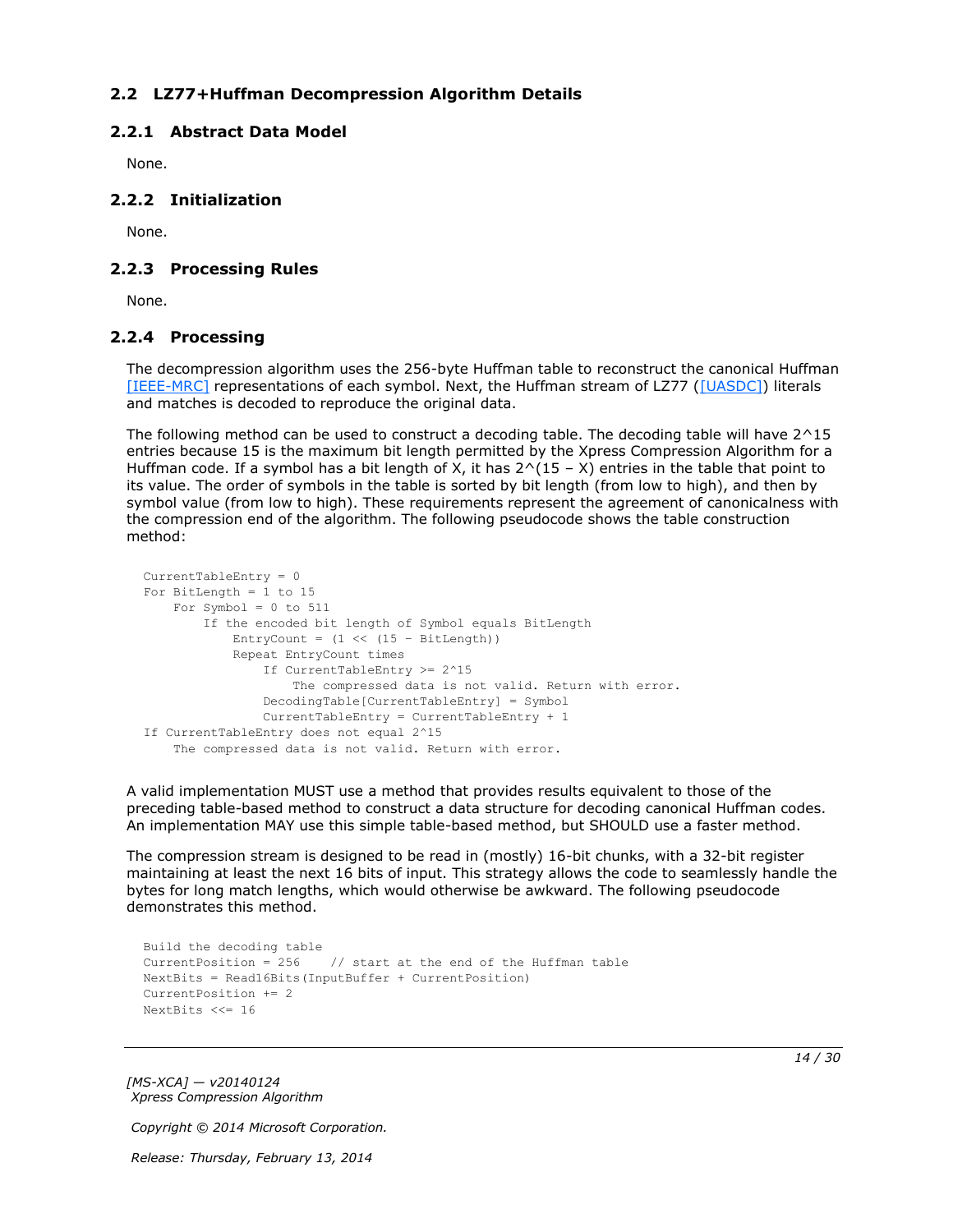```
NextBits |= Read16Bits(InputBuffer + CurrentPosition)
CurrentPosition += 2
ExtraBits = 16
Loop until a terminating condition
    Next15Bits = NextBits >> (32 - 15) HuffmanSymbol = DecodingTable[Next15Bits]
     HuffmanSymbolBitLength = the bit length of HuffmanSymbol, from the table in
                              the input buffer
     NextBits <<= HuffmanSymbolBitLength
     ExtraBits -= HuffmanSymbolBitLength
     If ExtraBits < 0
         NextBits |= Read16Bits(InputBuffer + CurrentPosition) << (-ExtraBits)
         ExtraBits += 16
         CurrentPosition += 2
     If HuffmanSymbol < 256
         Output the byte value HuffmanSymbol to the output stream.
     Else If HuffmanSymbol == 256 and
             the entire input buffer has been read and
             the expected decompressed size has been written to the output buffer
         Decompression is complete. Return with success.
     Else
         HuffmanSymbol = HuffmanSymbol - 256
         MatchLength = HuffmanSymbol mod 16
         MatchOffsetBitLength = HuffmanSymbol / 16
         If MatchLength == 15
             MatchLength = ReadByte(InputBuffer + CurrentPosition)
             CurrentPosition += 1
             If MatchLength == 255
                 MatchLength = Read16Bits(InputBuffer + CurrentPosition)
                 CurrentPosition += 2
                 If MatchLength < 15
                     The compressed data is invalid. Return error.
                 MatchLength = MatchLength - 15
             MatchLength = MatchLength + 15
         MatchLength = MatchLength + 3
         MatchOffset = NextBits >> (32 – MatchOffsetBitLength)
         MatchOffset += (1 << MatchOffsetBitLength)
         NextBits <<= MatchOffsetBitLength
         ExtraBits -= MatchOffsetBitLength
         If ExtraBits < 0
           Read the next 2 bytes the same as the preceding (ExtraBits < 0) case
        For i = 0 to MatchLength - 1
             Output OutputBuffer[CurrentOutputPosition – MatchOffset + i]
```
An implementation MUST also generate an error indicating that the compressed data is not valid in the event of an improper memory access outside the buffer.

Note that the match-copying loop copies 1 byte at a time and cannot use the standard library functions **memcpy** or **memove**. A sequence of bytes such as aaaaaa can be encoded like this: [literal: "a"] [match: offset=1, length=5]. In other words, the match length can be greater than the match offset, and this necessitates the 1-byte-at-a-time copying strategy.

### <span id="page-14-0"></span>**2.3 Plain LZ77 Compression Algorithm Details**

#### <span id="page-14-1"></span>**2.3.1 Abstract Data Model**

<span id="page-14-3"></span><span id="page-14-2"></span>None.

*[MS-XCA] — v20140124 Xpress Compression Algorithm* 

*Copyright © 2014 Microsoft Corporation.*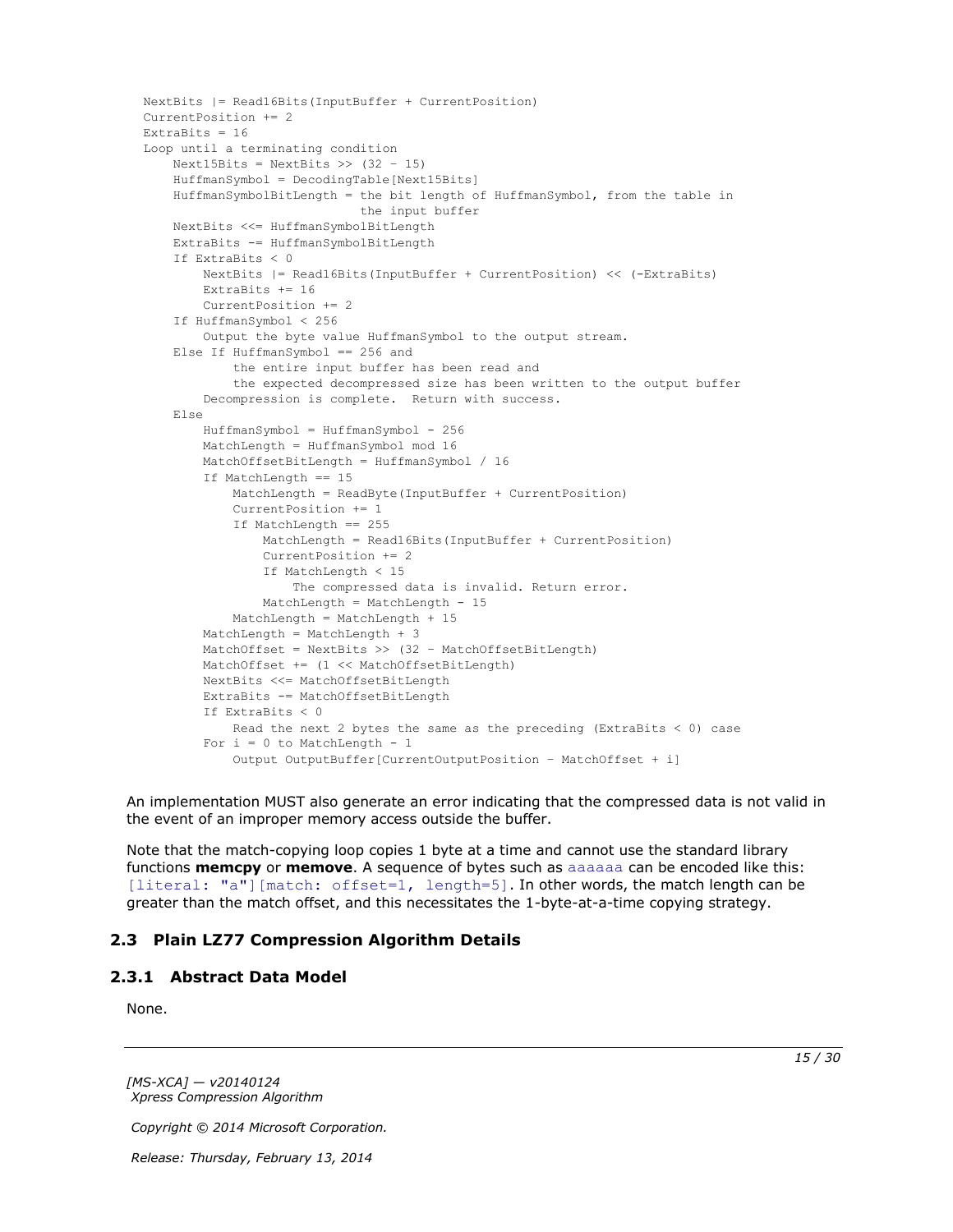## <span id="page-15-0"></span>**2.3.2 Initialization**

<span id="page-15-5"></span><span id="page-15-3"></span>None.

## <span id="page-15-1"></span>**2.3.3 Processing Rules**

<span id="page-15-4"></span>None.

## <span id="page-15-2"></span>**2.3.4 Processing**

The fastest variant of the Xpress Compression Algorithm avoids the cost of the Huffma[n\[IEEE-MRC\]](http://go.microsoft.com/fwlink/?LinkId=227659) pass by encoding the LZ77 [\[UASDC\]](http://go.microsoft.com/fwlink/?LinkId=90549) literals and matches in a simple way. The encoding process is similar to the method described in section  $2.1.4.1$ , with the key difference that the largest match offset it can encode is 8192 instead of the 65535 limit of the Huffman format. The literal or match flags are encoded in 32-bit chunks. Literals are encoded with a simple byte value. Matches are encoded with a 16-bit value, where the high 13 bits represent the offset and the low 3 bits represent the length. Long lengths are encoded with an additional 4 bits, then 8 bits, and then 16 bits. The following pseudocode provides an outline of the encoding method.

```
Flags = 0 // this is a 32-bit integer value
FlacCount = 0FlagOutputPosition = 0
OutputPosition = 4
InputPosition = 0
LastLengthHalfByte = 0
While InputPosition has not reached the end of the input buffer
     Try to find a match with a length of at least 3 (see section 2.1.4.1)
    The match must be within the last 8,192 bytes (MatchOffset \leq 2^13)
     If no match was found or InputPosition + 2 is beyond the input buffer
         Copy 1 byte from InputPosition to OutputPosition. Advance both.
         Flags <<= 1
         FlagCount = FlagCount + 1
         If FlagCount == 32
             Write the 32-bit value Flags to FlagOutputPosition
            FlagCount = 0 FlagOutputPosition = OutputPosition
             OutputPosition += 4
     Else // a valid match was found
         Let MatchLength and MatchOffset describe the match
         MatchLength = MatchLength – 3
         MatchOffset = MatchOffset – 1
        MatchOffset <<= 3
         MatchOffset |= min(MatchLength, 7)
         Write the 16-bit value MatchOffset to OutputPosition
         OutputPosition += 2
         If MatchLength >= 7
            MatchLength -= 7
             If LastLengthHalfByte == 0
                 LastLengthHalfByte = OutputPosition
                 Write the byte value min(MatchLength, 15) to OutputPosition
                 OutputPosition += 1
             Else
                OutputBuffer[LastLengthHalfByte] |= min(15, MatchLength) << 4
                 LastLengthHalfByte = 0
             If MatchLength >= 15
                MatchLength -= 15
                 Write the byte value min(MatchLength, 255) to OutputPosition
```
*[MS-XCA] — v20140124 Xpress Compression Algorithm* 

*Copyright © 2014 Microsoft Corporation.*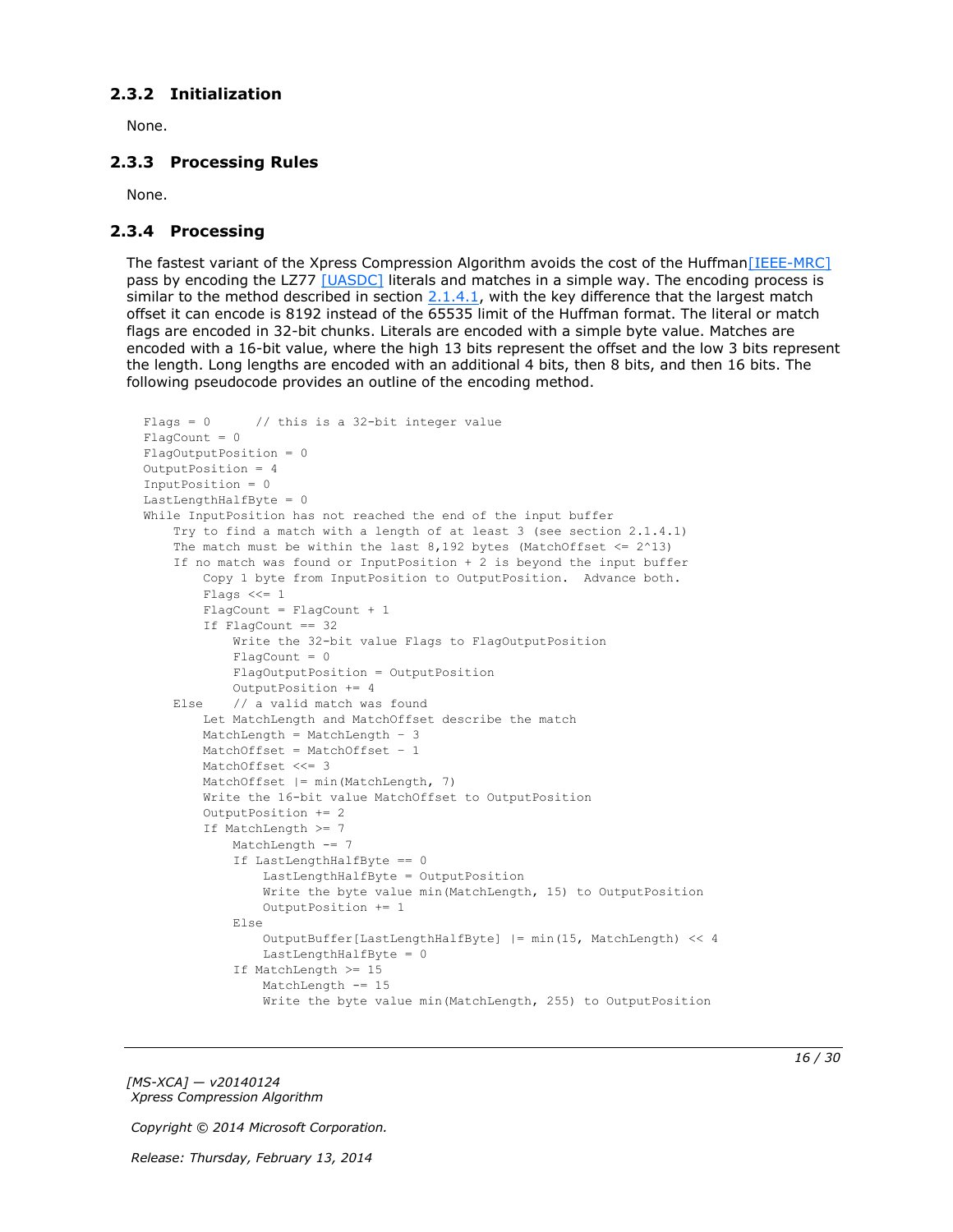```
 OutputPosition += 1
                  If MatchLength >= 255
                      MatchLength += 15 + 7
                     Write the 2-byte value MatchLength to OutputPosition
                     OutputPosition += 2
        Flags = (Flags << 1) | 1
         FlagCount = FlagCount + 1
         If FlagCount == 32
             Write the 32-bit value Flags to FlagOutputPosition
            Fla<sub>q</sub>Count = 0 FlagOutputPosition = OutputPosition
             OutputPosition += 4
         Advance InputPosition to the first byte that was not in the match
Endwhile
Flags << = (32 - FlaqCount)Flags |= (1 \lt\lt (32 - \text{FlagCount})) - 1Write the 32-bit value Flags to FlagOutputPosition
The final compressed size is the value of OutputPosition
```
# <span id="page-16-0"></span>**2.4 Plain LZ77 Decompression Algorithm Details**

### <span id="page-16-1"></span>**2.4.1 Abstract Data Model**

<span id="page-16-7"></span><span id="page-16-6"></span><span id="page-16-5"></span>None.

## <span id="page-16-2"></span>**2.4.2 Initialization**

<span id="page-16-9"></span>None.

#### <span id="page-16-3"></span>**2.4.3 Processing Rules**

<span id="page-16-8"></span>None.

### <span id="page-16-4"></span>**2.4.4 Processing**

This section provides the decompression method corresponding to the compression method that is described in section [2.3.](#page-14-2) The basic structure is to decode each flag, which indicates whether the next item is a literal or a match. Literals are copied directly from the input buffer to the output buffer. Matches are decoded into a (length, offset) pair that is used to copy data from earlier in the output buffer. If the code that follows reads or writes outside the provided buffers at any time, an implementation MUST return an error indicating that the compressed buffer is invalid. Note that the match-copying loop copies 1 byte at a time and cannot use the standard library functions **memcpy** or **memmove**. A sequence of bytes such as aaaaaa can be encoded as follows:

```
[literal: "a"][match: offset=1, length=5]
```
The **match length** can be greater than the **match offset**, and this necessitates the 1-byte-at-atime copying strategy shown in the following pseudocode.

```
BufferedFlags = 0
BufferedFlagCount = 0
InputPosition = 0
OutputPosition = 0
```
*[MS-XCA] — v20140124 Xpress Compression Algorithm* 

*Copyright © 2014 Microsoft Corporation.*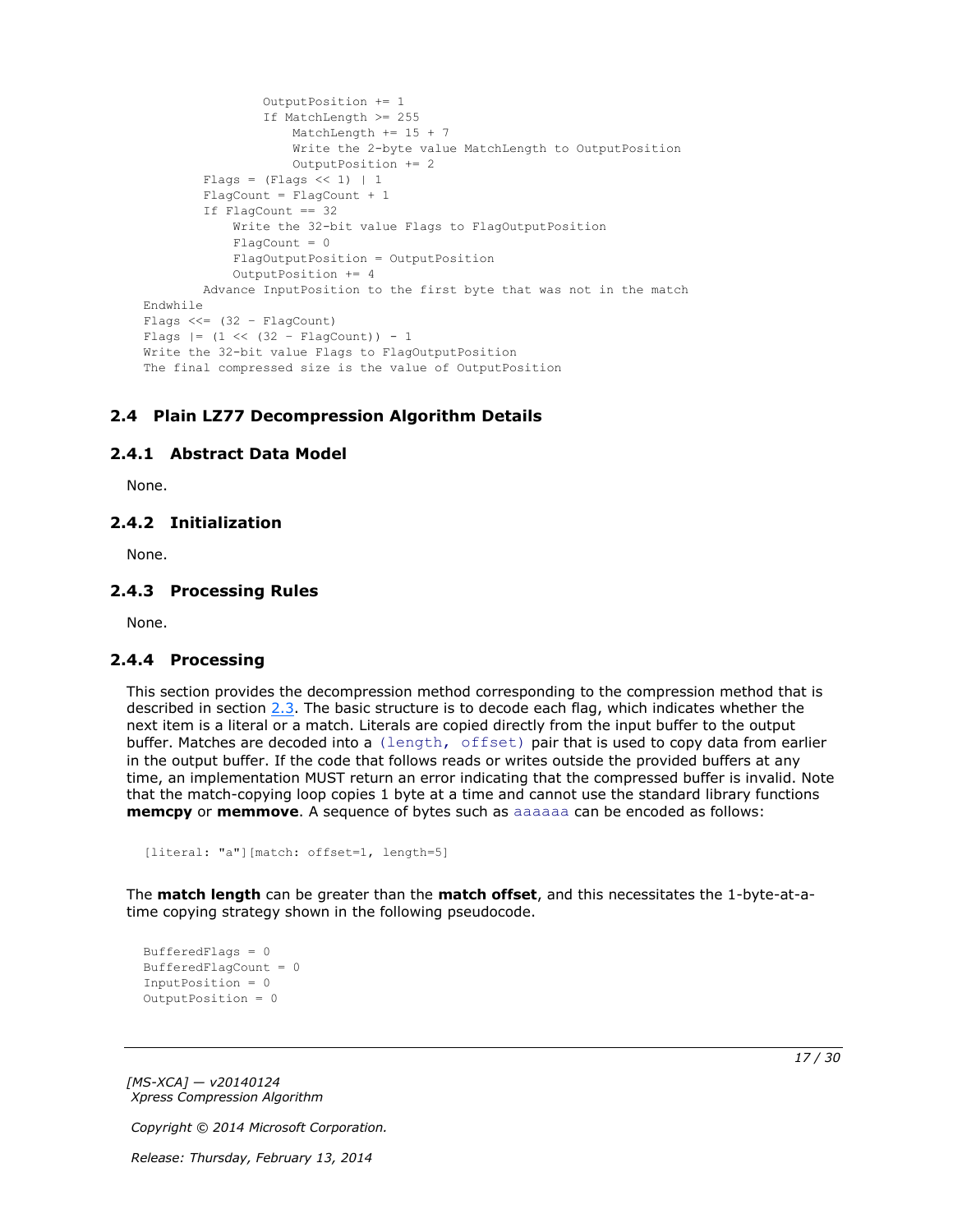```
LastLengthHalfByte = 0
Loop until break instruction or error
     If BufferedFlagCount == 0
        BufferedFlags = read 4 bytes at InputPosition
         InputPosition += 4
         BufferedFlagCount = 32
     BufferedFlagCount = BufferedFlagCount – 1
     If (BufferedFlags & (1 << BufferedFlagCount)) == 0
        Copy 1 byte from InputPosition to OutputPosition. Advance both.
     Else
         If InputPosition == InputBufferSize
             Decompression is complete. Return with success.
         MatchBytes = read 2 bytes from InputPosition
         InputPosition += 2
         MatchLength = MatchBytes mod 8
        MatchOffset = (MatchBytes / 8) + 1 If MatchLength == 7
             If LastLengthHalfByte == 0
                 MatchLength = read 1 byte from InputPosition
                MatchLength = MatchLength mod 16
                LastLengthHalfByte = InputPosition
                InputPosition += 1
             Else
                MatchLength = read 1 byte from LastLengthHalfByte position
                 MatchLength = MatchLength / 16
                 LastLengthHalfByte = 0
             If MatchLength == 15
                 MatchLength = read 1 byte from InputPosition
                 InputPosition += 1
                 If MatchLength == 255
                    MatchLength = read 2 bytes from InputPosition
                    InputPosition += 2
                   If MatchLength < 15 + 7
                       Return error.
                    MatchLength == (15 + 7) MatchLength += 15
            MatchLength += 7
         MatchLength += 3
        For i = 0 to MatchLength - 1
             Copy 1 byte from OutputBuffer[OutputPosition – MatchOffset]
             OutputPosition += 1
```
# <span id="page-17-0"></span>**2.5 LZNT1 Algorithm Details**

<span id="page-17-1"></span>The LZNT1 algorithm employs a grammar common to LZ77 variants, making use of LZ77 [\[UASDC\]](http://go.microsoft.com/fwlink/?LinkId=90549) literals and matches and using the characteristic processing. The LZNT1 algorithm is comparable to the Plain LZ77 variant, which implements the features of LZ77 through a specialized buffer format as specified in section [2.3](#page-14-2) and section [2.4.](#page-16-5) Key differences between the "plain" and LZNT1 variants include the following:

- **LZNT1** uses a less complex process to encode lengths.
- LZNT1 varies the number of bits used to encode length and distance, whereas the sizes of the Plain LZ77-encoded fields are fixed.
- LZNT1 groups flags in bytes; Plain LZ77 groups them in 4-byte DWORDs.

*[MS-XCA] — v20140124 Xpress Compression Algorithm* 

*Copyright © 2014 Microsoft Corporation.*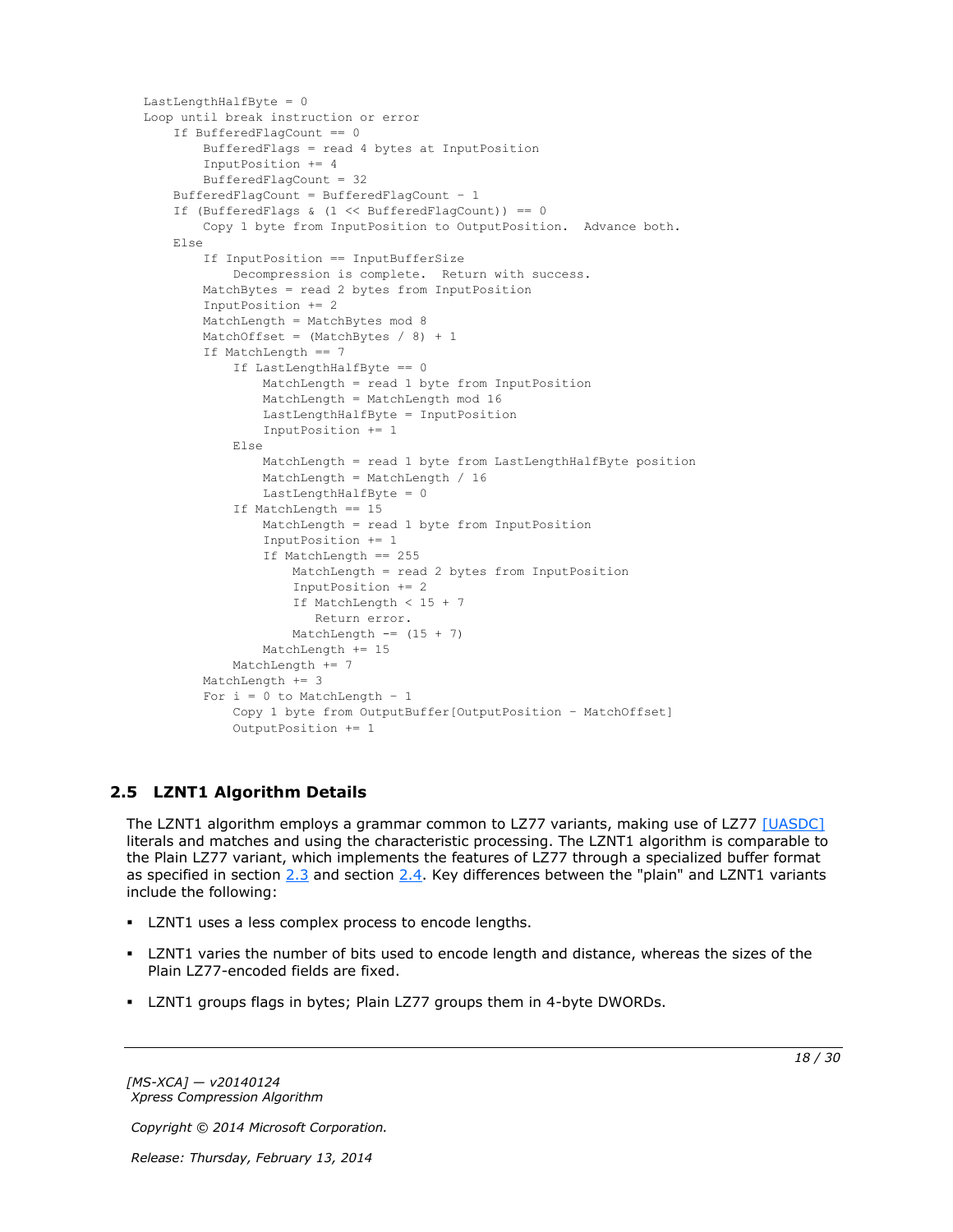<span id="page-18-2"></span>The LZNT1 buffer is structured as a series of chunks that can be independently decompressed.

## <span id="page-18-0"></span>**2.5.1 Abstract Data Model**

This section describes a conceptual model of possible data organization that an implementation maintains to participate in this algorithm. The described organization is provided to facilitate the explanation of how the algorithm behaves. This document does not mandate that implementations adhere to this model as long as their external behavior is consistent with that described in this document.

The following elements are specific to this algorithm.

**Chunks:** Segments of data that are compressed, uncompressed, or that denote the end of the buffer.

**Chunk header:** The header for a compressed or uncompressed chunk of data.

**Flag bytes:** A bit flag whose bits, read from low order to high order, specify the formats of the data elements that follow. For example, bit 0 corresponds to the first data element, bit 1 to the second, and so on. If the bit corresponding to a data element is set, the element is a 2-byte compressed word; otherwise, it is a 1-byte literal value.

**Flag group:** A flag byte followed by zero or more data elements, each of which is a single literal byte or a 2-byte compressed word.

## <span id="page-18-1"></span>**2.5.1.1 Buffer Format**

<span id="page-18-3"></span>The LZNT1 algorithm relies on the use of a specific buffer format in its implementation of LZ77. The compression algorithm produces a buffer format of the following grammatical structure:

```
<Buffer> ::= <Chunk> <Buffer> | <Chunk>
<Chunk> ::= <Compressed_chunk> | 
            <Uncompressed_chunk> |
             End_of_buffer
<Uncompressed_chunk> ::= Chunk_header Uncompressed_data
<Compressed_chunk> ::= Chunk_header <Flag_group>
<Flag_group> ::= <Flag_data> <Flag_group> | <Flag_data>
\langleFlag data> ::=
   Flag byte <Data> <Data> <Data> <Data> <Data> <Data> <Data> <Data> <Data> <Data> <Data> <Data> <Data
   | Flag_byte <Data> <Data> <Data> <Data> <Data> <Data> <Data>
  | Flag_byte <Data> <Data> <Data> <Data> <Data> <Data>
  | Flag_byte <Data> <Data> <Data> <Data> <Data>
 | Flag_byte <Data> <Data> <Data> <Data>
  | Flag_byte <Data> <Data> <Data> 
  | Flag_byte <Data> <Data>
   | Flag_byte <Data> 
<Data> ::= Literal | Compressed_word
```
A compressed data buffer consists of one or more **chunks**. A chunk is either compressed, uncompressed, or it denotes the end of the buffer. If the chunk is uncompressed, it contains a **chunk header** followed by uncompressed data; if it is compressed, it contains a chunk header followed by a series of one or more pieces of flagged data. Finally, a piece of flagged data consists of a **flag byte** that is followed by no more than 8 individual data elements.

*[MS-XCA] — v20140124 Xpress Compression Algorithm* 

*Copyright © 2014 Microsoft Corporation.*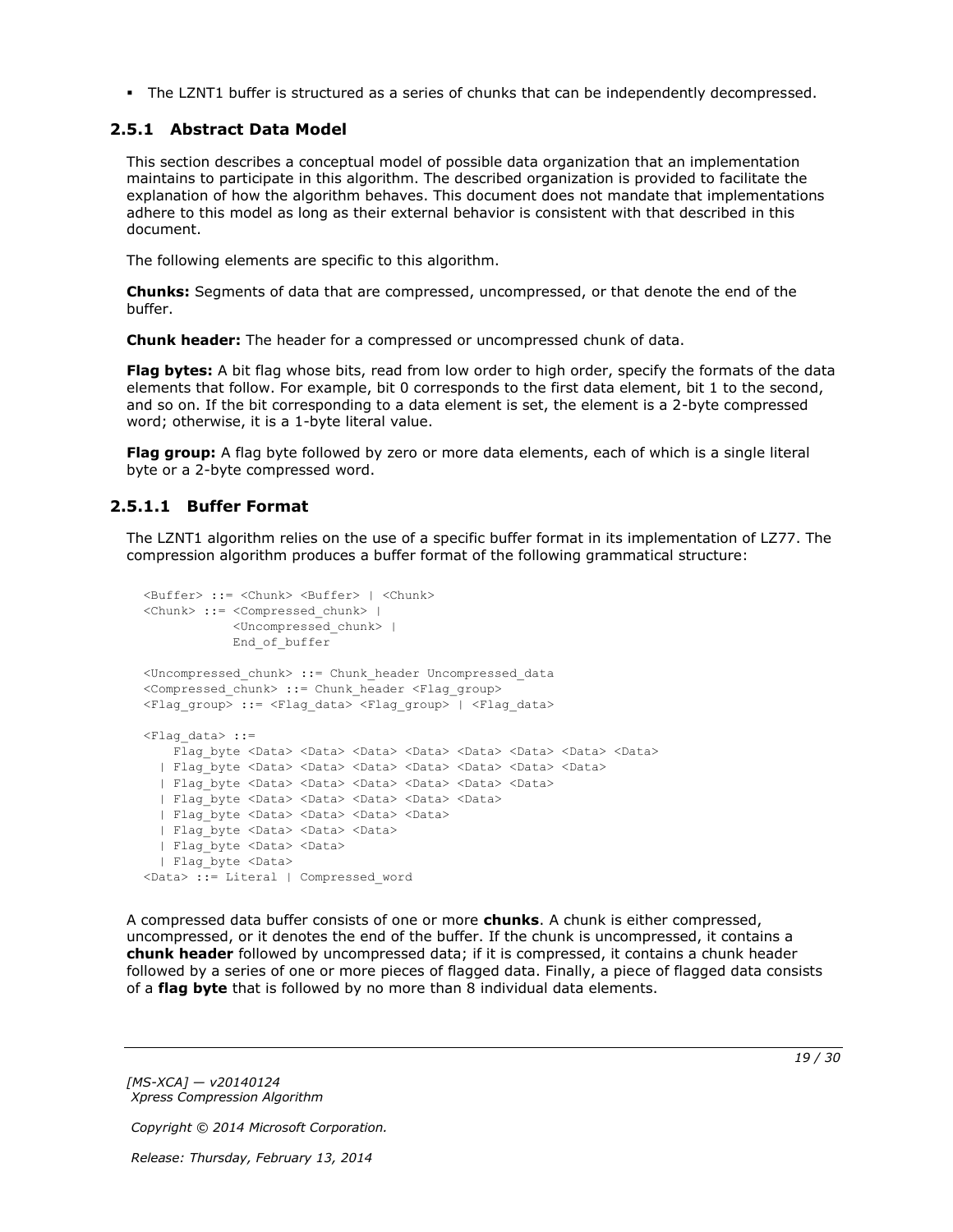The following sections describe the structure of each of these grammatical elements, including constraints on their usage that are not expressed in the raw grammar.

## <span id="page-19-0"></span>**2.5.1.2 Buffers and Chunks**

A compressed buffer consists of a series of one or more compressed output **chunks**. Each chunk begins with a 16-bit header.

If both bytes of the header are 0, the header is an *End\_of\_buffer* terminal that denotes the end of the compressed data stream.

Otherwise, the header MUST be formatted as follows:

- Bit 15 indicates whether the chunk contains compressed data.
- Bits [14:12] contain a signature indicating the format of the subsequent data.
- Bits [11:0] contain the size of the compressed chunk, minus three bytes.

Bit 15 indicates whether the chunk contains compressed data. If this bit is zero, the **chunk header** is followed by uncompressed literal data. If this bit is set, the next byte of the chunk is the beginning of a *Flag\_group* nonterminal that describes some compressed data.

Bits 14 down to 12 contain a signature value. This value MUST always be 3 (unless the header denotes the end of the compressed buffer).

Bits 11 down to 0 contain the size of the compressed chunk minus three bytes. This size otherwise includes the size of any metadata in the chunk, including the chunk header. If the chunk is uncompressed, the total amount of uncompressed data therein can be computed by adding 1 to this value (adding 3 bytes to get the total chunk size, then subtracting 2 bytes to account for the chunk header).

The *End* of buffer character is not required to terminate the compressed buffer. The character is used, however, if space allows. For example, given 20 kilobytes (KB) of uncompressed data and a 10 KB buffer to contain the compressed data, if the size of the compressed data (including metadata) is exactly 10 KB, the capacity of the buffer has been met. In such a case, the *End\_of\_buffer* terminal is not written.

Because the presence of this terminal is not guaranteed, the size of the compressed data MUST be known before data in this format is decompressed.

If an *End\_of\_buffer* terminal is added, the size of the final compressed data is considered not to include the size of the *End\_of\_buffer* terminal.

## <span id="page-19-1"></span>**2.5.1.3 Flag Groups**

If a **chunk** is compressed, its **chunk header** is immediately followed by the first byte of a *Flag\_group* nonterminal.

A **flag group** consists of a **flag byte** followed by zero or more data elements. Each data element is either a single literal byte or a two-byte compressed word. The individual bits of a **flag byte**, taken from low-order bits to high-order bits, specify the formats of the subsequent data elements (such that bit 0 corresponds to the first data element, bit 1 to the second, and so on). If the bit corresponding to a data element is set, the element is a two-byte compressed word; otherwise, it is a one-byte literal.

*[MS-XCA] — v20140124 Xpress Compression Algorithm* 

*Copyright © 2014 Microsoft Corporation.*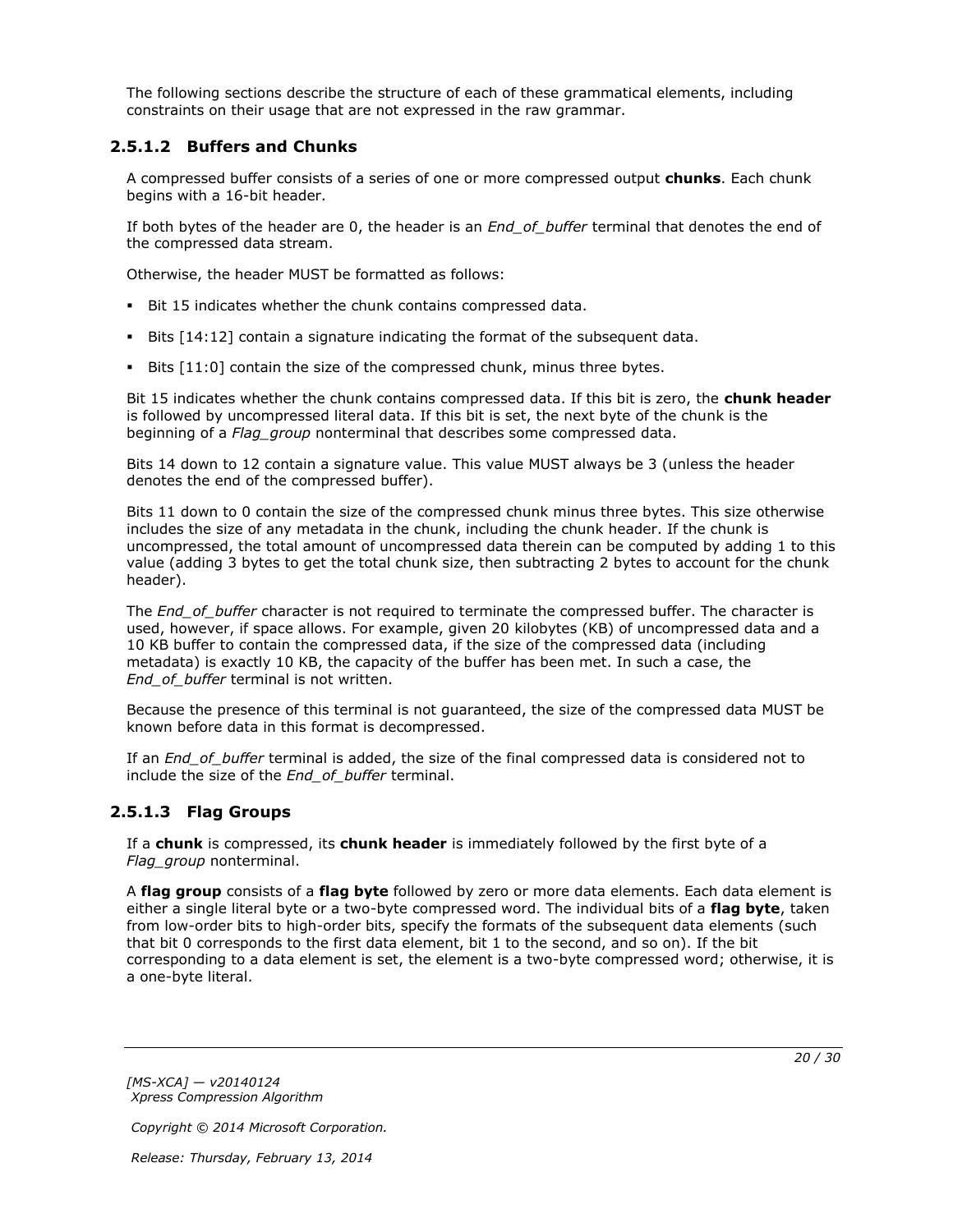## <span id="page-20-0"></span>**2.5.1.4 Data Elements**

A data element MUST either be an uncompressed literal or a compressed word. An uncompressed literal is a byte of data that was not compressed and can therefore be treated as part of the uncompressed data stream. A compressed word is a two-byte value that contains a length and a displacement and whose format varies depending on the portion of the data that is being processed.

Each compressed word consists of a D-bit displacement in the high-order bits and an L-bit length in the low-order bits, subject to the constraints that  $4 \leq D \leq 12$ ,  $4 \leq L \leq 12$ , and  $D + L = 16$ . The displacement in a compressed word is the difference between the current location in the uncompressed data (either the current read point when compressing or the current write point when decompressing) and the location of the uncompressed data corresponding to the compressed word, minus one byte. The length is the amount of uncompressed data that can be found at the appropriate displacement, minus three bytes. While using the compressed buffers, the stored displacement must be incremented by 1 and the stored length must be incremented by 3, to get the actual displacement and length.

For example, the input data for a given compression consists of the following stream:

F F G A A G F E D D E F F E E | F F G A A G F E D D E F E D D

In this case, the data prior to the vertical bar has already been compressed. The next 12 characters of the input stream match the first 12 characters of the data that was already compressed. Moreover, the distance from the current input pointer to the start of this matching string is 15 characters. This can be described by the  $\langle$ displacement, length> pair of  $\langle 15, 12 \rangle$ .

Decompression of this data produces the first portion of the input stream:

F F G A A G F E D D E F F E E |

The next data element is a  $\langle 15, 12 \rangle$  displacement-length pair. The start of the uncompressed data is 15 characters behind the last character in the already uncompressed data, and the length of the data to read is 12 characters. Decompression results in the following buffer.

F F G A A G F E D D E F F E E F F G A A G F E D D E F |

This matches the original data stream.

F F G A A G F E D D E F F E E F F G A A G F E D D E F E D D

The sizes of the displacement and length fields of a compressed word vary with the amount of uncompressed data in the current chunk that has already been processed. The format of a given compressed word is determined as follows:

Let U be the amount of uncompressed data that has already been processed in the current chunk (either the amount that has been read when compressing data or the amount that has been written when decompressing data).

Note that U depends on the offset from the start of a chunk and not the offset from the beginning of the uncompressed data.

Then let M be the largest value in  $[4...12]$  such that  $2^{M-1}$  < U, or 4 if there is no such value.

*[MS-XCA] — v20140124 Xpress Compression Algorithm* 

*Copyright © 2014 Microsoft Corporation.*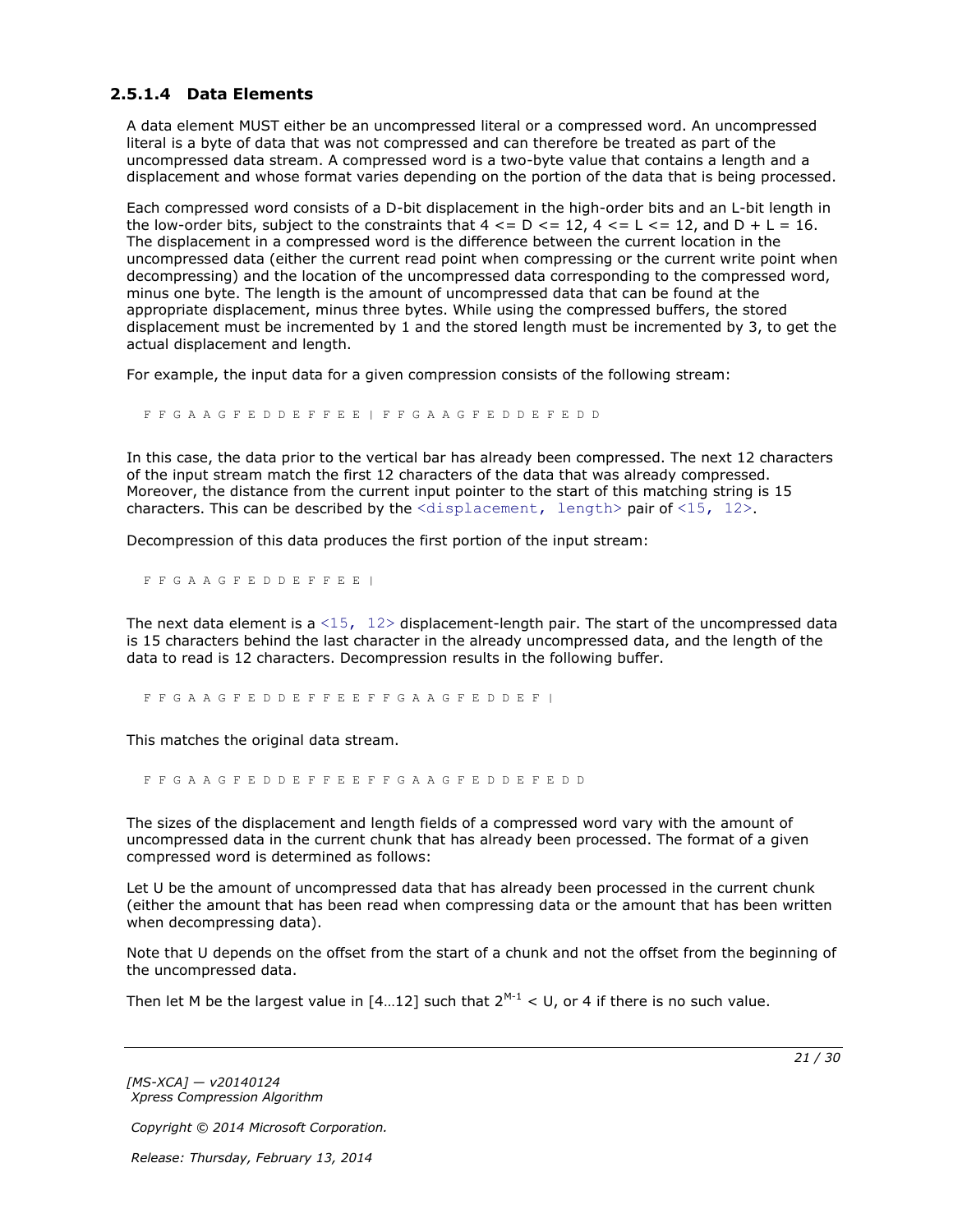A compressed word then has the format  $D = M$  and  $L = 16 - M$ , with the displacement occupying D high-order bits and the length occupying L low-order bits.

# <span id="page-21-0"></span>**2.5.2 Initialization**

<span id="page-21-5"></span><span id="page-21-3"></span>None.

# <span id="page-21-1"></span>**2.5.3 Processing Rules**

Input streams are compressed in units of 4096 bytes. The process of creating a chunk is complete if at least 4096 bytes of data or the remainder of the input buffer is compressed. If the data remains in the input buffer, the processing of a new chunk is started.

Lempel-Ziv compression does not require that the entirety of the data to which a compressed word refers actually be in the uncompressed buffer when the word is processed. In other words, it is not required that (U – displacement + length < U). Therefore, when processing a compressed word, data MUST be copied from the start of the uncompressed target region to the end—that is, the byte at (U – displacement) MUST be copied first, then (U – displacement  $+1$ ), and so on, because the compressed word might refer to data that will be written during decompression.

Some of the bits in a flag byte might not be used. To process compressed buffers, the size of the compressed chunk that is stored in the chunk header MUST be used to determine the position of the last valid byte in the chunk. The size value MUST ignore flag bits that correspond to bytes outside the chunk.

## <span id="page-21-2"></span>**2.5.4 Processing**

<span id="page-21-4"></span>For a discussion of LZ77 processing similar to that of the LZNT1 variant, see sections [2.3](#page-14-2) and [2.4](#page-16-5) on Plain LZ77 compression and decompression.

*Copyright © 2014 Microsoft Corporation.*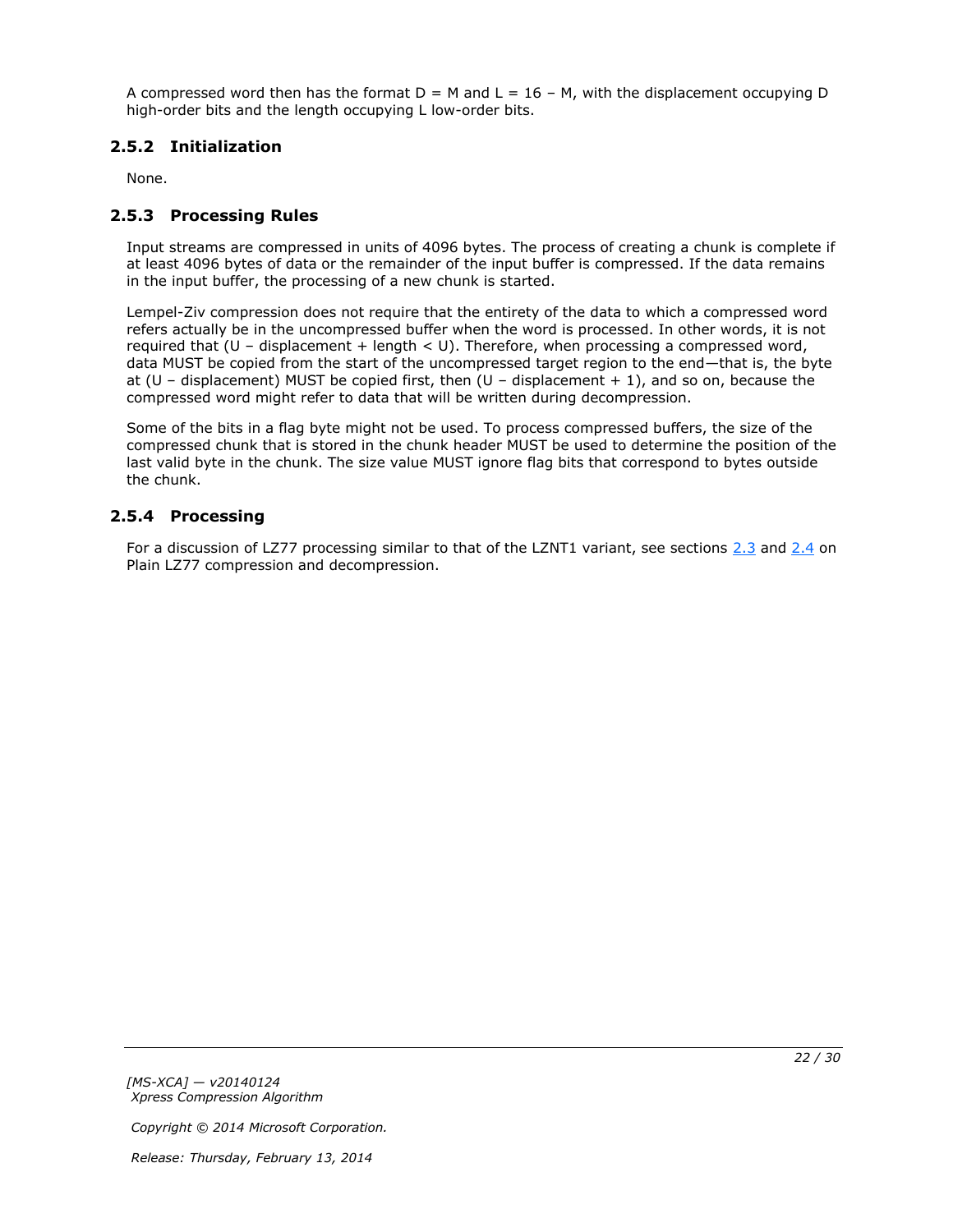# <span id="page-22-0"></span>**3 Algorithm Examples**

# <span id="page-22-1"></span>**3.1 LZ77**

<span id="page-22-3"></span>With the Plain LZ77 variant of the algorithm, the uncompressed ASCII string abcdefghijklmnopqrstuvwxyz is compressed as follows, in hexadecimal.

3f 00 00 00 61 62 63 64 65 66 67 68 69 6a 6b 6c 6d 6e 6f 70 71 72 73 74 75 76 77 78 79 7a

The first 4 bytes encode the first 32 literal or match flags (in this case, 26 zero bits, representing the 26 literals to follow, then 6 one bits, because any extra flag bits are ones). The next 26 bytes are the ASCII representation of the input string.

The uncompressed input is the 300-byte ASCII string:

abcabcabcabcabcabcabcabcabcabcabcabcabcabcabcabcabcabcabcabcabcabcabcabcabcabcabcabcabcabcabc abcabcabcabcabcabcabcabcabcabcabcabcabcabcabcabcabcabcabcabcabcabcabcabcabcabcabcabcabcabcabc abcabcabcabcabcabcabcabcabcabcabcabcabcabcabcabcabcabcabcabcabcabcabcabcabcabcabcabcabcabcabc abcabcabcabcabcabcabc

In this case, using Plain LZ77, those 300 bytes are encoded as follows:

<span id="page-22-4"></span>ff ff ff 1f 61 62 63 17 00 0f ff 26 01

This is the encoding of abc[match: distance =  $3$ , length = 297].

## <span id="page-22-2"></span>**3.2 LZ77+Huffman**

The uncompressed ASCII string abcdefghijklmnopgrstuvwxyz is compressed as a sequence of literals, as follows, in hexadecimal.

00 00 00 00 00 00 00 00 00 00 00 00 00 00 00 00 00 00 00 00 00 00 00 00 00 00 00 00 00 00 00 00 00 00 00 00 00 00 00 00 00 00 00 00 00 00 00 00 50 55 55 55 55 55 55 55 55 55 55 45 44 04 00 00 00 00 00 00 00 00 00 00 00 00 00 00 00 00 00 00 00 00 00 00 00 00 00 00 00 00 00 00 00 00 00 00 00 00 00 00 00 00 00 00 00 00 00 00 00 00 00 00 00 00 00 00 00 00 00 00 00 00 00 00 00 00 00 00 04 00 00 00 00 00 00 00 00 00 00 00 00 00 00 00 00 00 00 00 00 00 00 00 00 00 00 00 00 00 00 00 00 00 00 00 00 00 00 00 00 00 00 00 00 00 00 00 00 00 00 00 00 00 00 00 00 00 00 00 00 00 00 00 00 00 00 00 00 00 00 00 00 00 00 00 00 00 00 00 00 00 00 00 00 00 00 00 00 00 00 00 00 00 00 00 00 00 00 00 00 00 00 00 00 00 00 00 00 00 00 00 00 00 00 00 00 00 00 00 00 00 00 00 00 00 00 00 d8 52 3e d7 94 11 5b e9 19 5f f9 d6 7c df 8d 04 00 00 00 00

The first 256 bytes represent the Huffman code lengths. In this case, most of these values are zero because those symbols are not used. The few nonzero values represent the code lengths (5 bits or 4 bits in this case) of the literal symbols corresponding to the ASCII characters of the lowercase alphabet, as well as the end-of-file (EOF) symbol (symbols index 256). The last few bytes in the buffer are the Huffman encoding of the string abcdefghijklmnopgrstuvwxyz[EOF].

The uncompressed data is the following 300-byte ASCII string:

abcabcabcabcabcabcabcabcabcabcabcabcabcabcabcabcabcabcabcabcabcabcabcabcabcabcabcabcabcabcabc abcabcabcabcabcabcabcabcabcabcabcabcabcabcabcabcabcabcabcabcabcabcabcabcabcabcabcabcabcabcabc

*[MS-XCA] — v20140124 Xpress Compression Algorithm*  *23 / 30*

*Copyright © 2014 Microsoft Corporation.*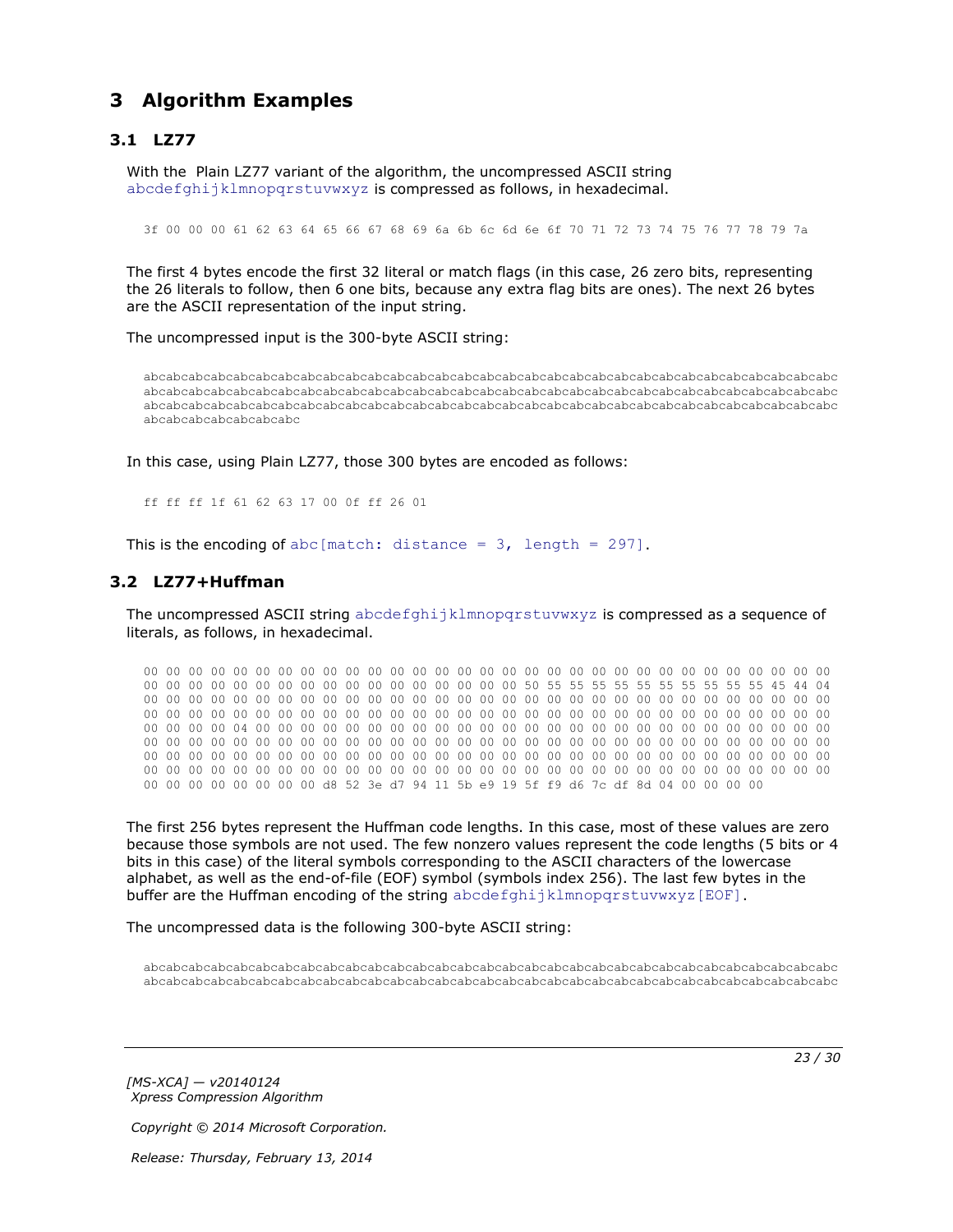abcabcabcabcabcabcabcabcabcabcabcabcabcabcabcabcabcabcabcabcabcabcabcabcabcabcabcabcabcabcabc abcabcabcabcabcabcabc

#### The LZ77+Huffman algorithm encodes it as follows:

00 00 00 00 00 00 00 00 00 00 00 00 00 00 00 00 00 00 00 00 00 00 00 00 00 00 00 00 00 00 00 00 00 00 00 00 00 00 00 00 00 00 00 00 00 00 00 00 30 23 00 00 00 00 00 00 00 00 00 00 00 00 00 00 00 00 00 00 00 00 00 00 00 00 00 00 00 00 00 00 00 00 00 00 00 00 00 00 00 00 00 00 00 00 00 00 00 00 00 00 00 00 00 00 00 00 00 00 00 00 00 00 00 00 00 00 00 00 00 00 00 00 00 00 00 00 00 00 02 00 00 00 00 00 00 00 00 00 00 00 00 00 00 20 00 00 00 00 00 00 00 00 00 00 00 00 00 00 00 00 00 00 00 00 00 00 00 00 00 00 00 00 00 00 00 00 00 00 00 00 00 00 00 00 00 00 00 00 00 00 00 00 00 00 00 00 00 00 00 00 00 00 00 00 00 00 00 00 00 00 00 00 00 00 00 00 00 00 00 00 00 00 00 00 00 00 00 00 00 00 00 00 00 00 00 00 00 00 00 00 00 00 00 00 00 00 00 00 00 00 00 00 00 00 00 00 a8 dc 00 00 ff 26 01

The first 256 bytes are the Huffman code lengths. The nonzero symbols are the literals 'a', 'b', and 'c'; the EOF symbol; and one match symbol. The last few bytes encode abc [match: distance=3, length=297][EOF]. This example illustrates how long match lengths are encoded. In the last bytes of the compressed data, note the calculation  $0x126 = 294 = 297 - 3$ . Because it is the minimum match length, 3 is subtracted from each match length before it is encoded.

#### <span id="page-23-0"></span>**3.3 LZNT1**

<span id="page-23-1"></span>The following shows an example of LZ77 compression in which the compressed word references data that is not wholly contained in the uncompressed buffer at the time when the word is processed. In this scenario, the compressed word is processed by copying data from the start of the uncompressed target region to the end.

The following ANSI string, including the terminal NUL, is 142 bytes in length.

F# F# G A A G F# E D D E F# F# E E F# F# G A A G F# E D D E F# E D D E E F# D E F# G F# D E F# G F# E D E A F# F# G A A G F# E D D E F# E D D

The algorithm, using the standard compression engine, produces the following hexadecimal output with a length of 59 bytes.

0x00000000: 38 b0 88 46 23 20 00 20 0x00000008: 47 20 41 00 10 a2 47 01 0x00000010: a0 45 20 44 00 08 45 01 0x00000018: 50 79 00 c0 45 20 05 24 0x00000020: 13 88 05 b4 02 4a 44 ef 0x00000028: 03 58 02 8c 09 16 01 48 0x00000030: 45 00 be 00 9e 00 04 01 0x00000038: 18 90 00

The compressed data is contained in a single chunk. The chunk header, interpreted as a 16-bit value, is 0xB038. Bit 15 is 1, so the chunk is compressed; bits 14 through 12 are the correct signature value (3); and bits 11 through 0 are decimal 56, so the chunk is 59 bytes in size.

The next byte, 0x88, is a flag byte. Bits 0, 1, and 2 of this byte are clear, so the next 3 bytes are not compressed. They are 0x46 ('F'), 0x23 ('#'), and 0x20 (a space). The output stream now contains "F# ".

*[MS-XCA] — v20140124 Xpress Compression Algorithm* 

*Copyright © 2014 Microsoft Corporation.*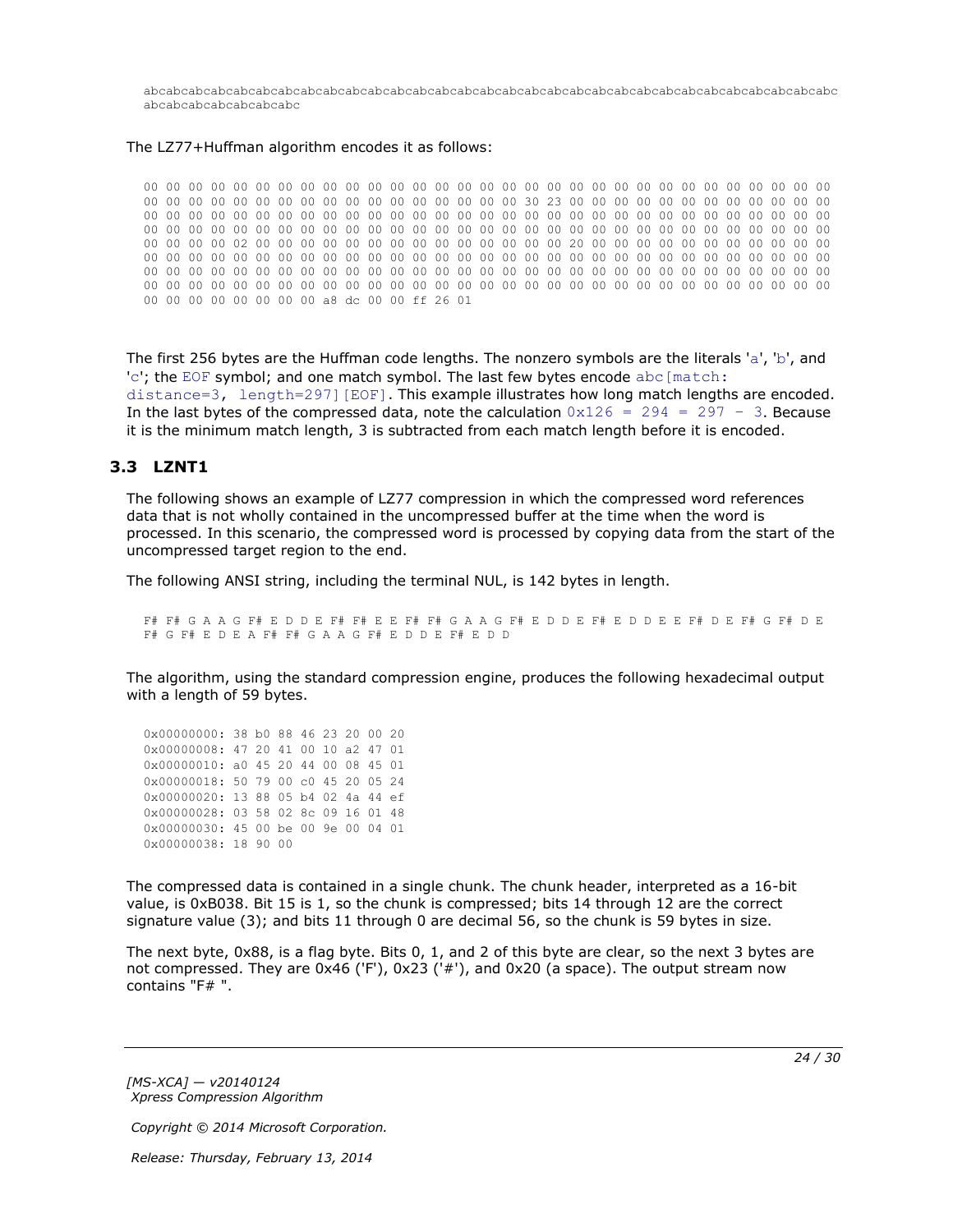Bit 3 of the flag byte is set, however, so the next two bytes are part of a compressed word; in this case, that word is 0x2000. Here, the offset from the start of the uncompressed data, U, is 3 bytes; there is no value M such that M  $>= 4$  and 2<sup>M-1</sup> < U, so the compressed word has 4 bits of displacement and 12 bits of length. The stored displacement is 2 (0010) and the stored length is 0 (0000 0000 0000); the actual displacement is 3  $(2 + 1 = 3)$  and the length is 3  $(0 + 3 = 3)$ . The next 3 characters of uncompressed data are "F#", which results in an uncompressed string of length 6: "F# F# ".

Bits 4 through 6 of the flag byte are clear, so the next three bytes are literals: 0x47 ('G'), 0x20 (a space), and  $0x41$  ('A'). The string is now "F# F# G A". Bit 7 is set, so the next two bytes are a compressed word, 0x1000. The offset from the start of the chunk is 9 bytes, so the compressed word once again has 4 bits of displacement and 12 bits of length. The stored displacement is 1 (0001) and the stored length is 0 (0000 0000 0000); thus, the final displacement is 2 (1 + 1 = 2) and the final length is  $3(0 + 3 = 3)$ .

This is a case in which the current uncompressed length (9 bytes) minus the displacement plus the length (10 bytes) actually exceeds the amount of uncompressed data, so character-by-character copying from the beginning of the displaced region is important. The first character is a space, so the string is "F# F# G A "; the next character is an A, resulting in "F# F# G A A"; and the next is the space that was just written, resulting in "F# F# G A A ".

The rest of the decompression proceeds similarly.

The final flag byte is located at offset 0x37. This is the 56th byte of compressed data; only three bytes remain. The flag byte is 0x01, so the next two bytes are a single compressed word. The final byte is a literal value, 0x00. The remainder of the flag byte is ignored because no data remains in the buffer.

*[MS-XCA] — v20140124 Xpress Compression Algorithm* 

*Copyright © 2014 Microsoft Corporation.*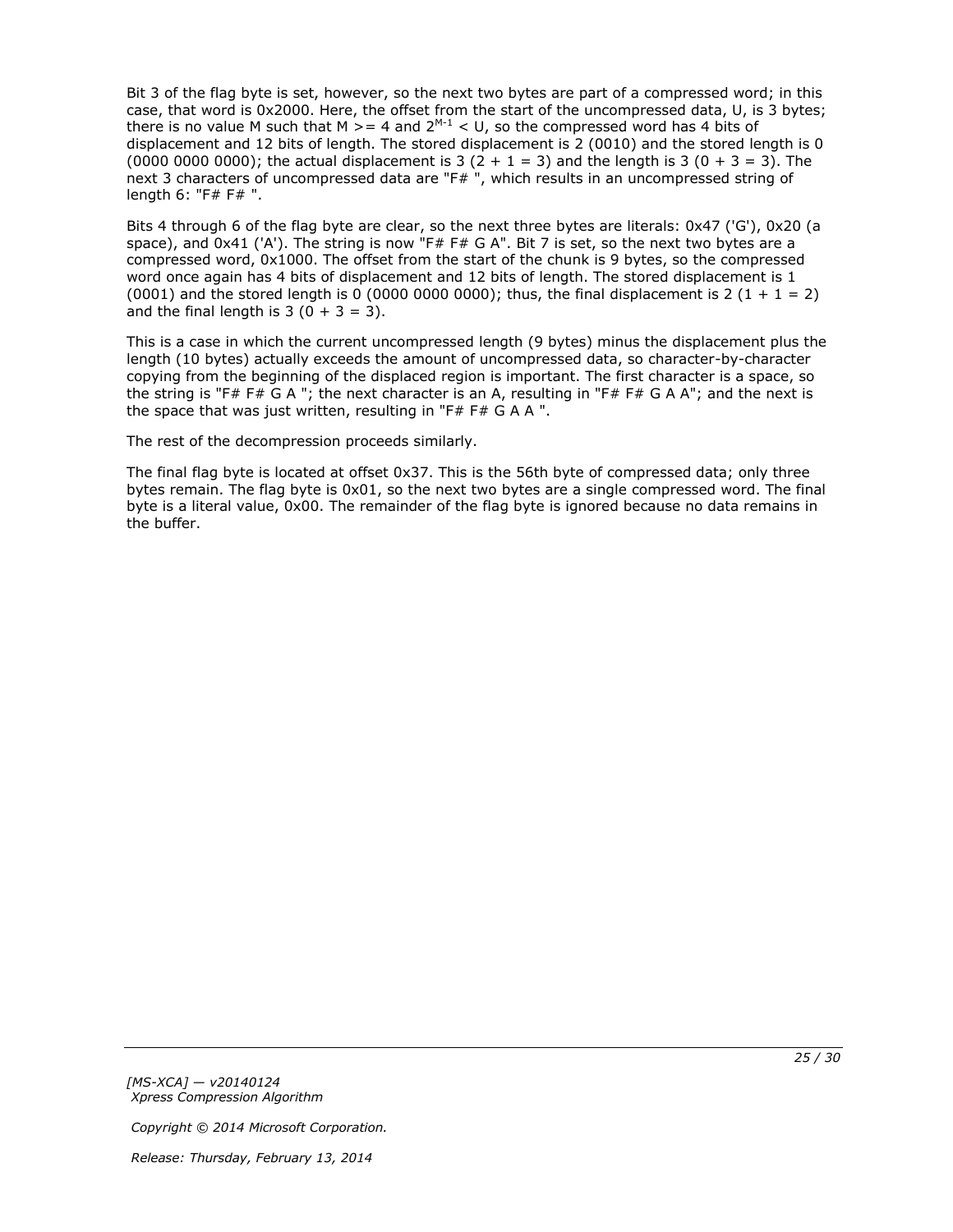# <span id="page-25-0"></span>**4 Security**

# <span id="page-25-1"></span>**4.1 Security Considerations for Implementers**

<span id="page-25-3"></span>Implementers of the decompression method need to ensure that their code fails correctly on invalid input instead of overwriting memory locations outside the caller's output buffer. Implementers need to assume that the input buffer could be corrupted or may be maliciously constructed to cause the decompression function to read or write outside the buffers it is provided. A particularly subtle case involves guarding against integer/pointer overflow bugs when the input buffer contains long match lengths.

# <span id="page-25-2"></span>**4.2 Index of Security Parameters**

<span id="page-25-4"></span>None.

*[MS-XCA] — v20140124 Xpress Compression Algorithm* 

*Copyright © 2014 Microsoft Corporation.*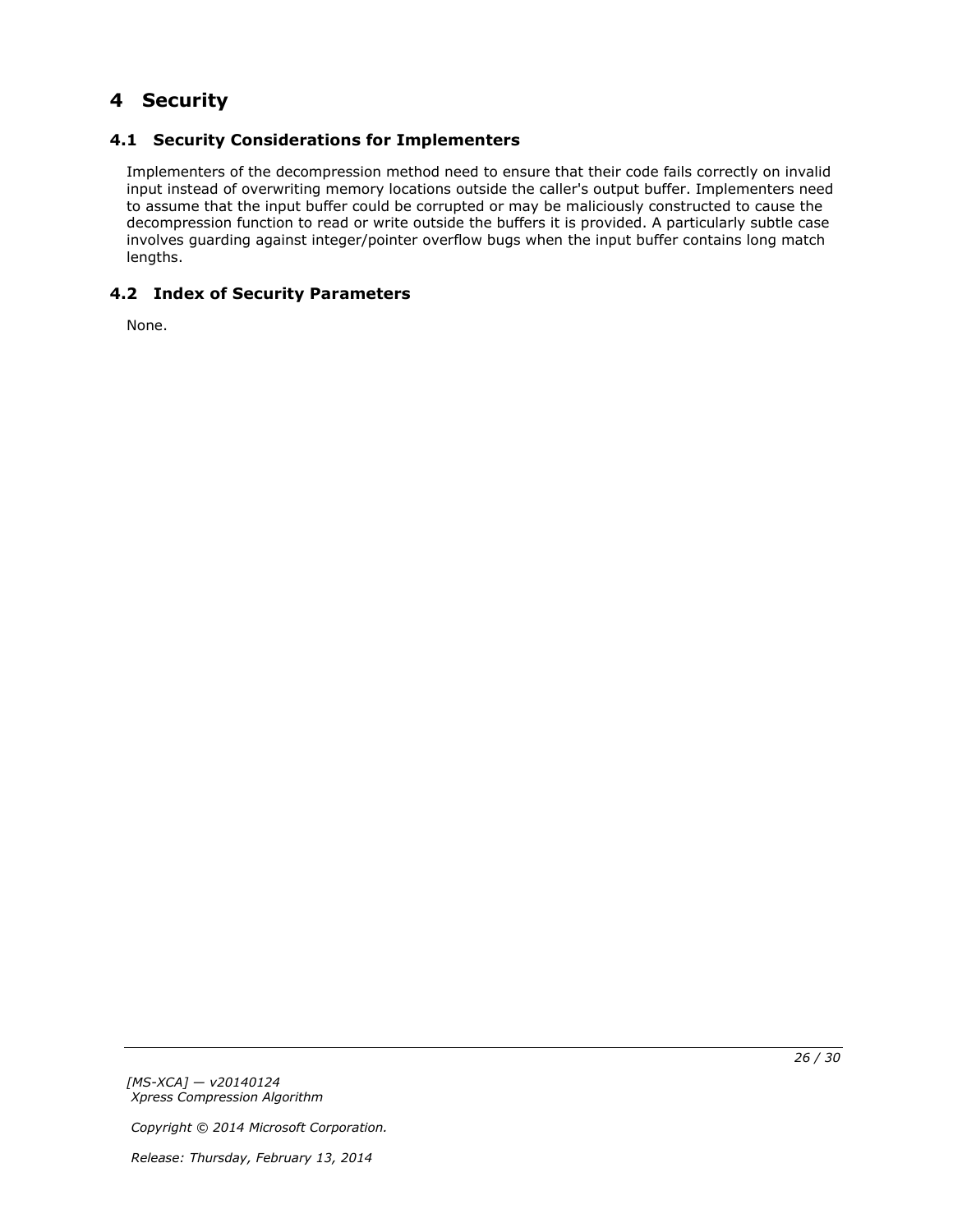# <span id="page-26-0"></span>**5 Appendix A: Product Behavior**

<span id="page-26-1"></span>The information in this specification is applicable to the following Microsoft products or supplemental software. References to product versions include released service packs:

- **Windows 2000 operating system**
- **Windows XP operating system**
- **Windows Server 2003 operating system**
- **Windows Server 2003 R2 operating system**
- **Windows Vista operating system**
- **Windows Server 2008 operating system**
- Windows 7 operating system
- Windows Server 2008 R2 operating system
- Windows 8 operating system
- **Windows Server 2012 operating system**

Exceptions, if any, are noted below. If a service pack or Quick Fix Engineering (QFE) number appears with the product version, behavior changed in that service pack or QFE. The new behavior also applies to subsequent service packs of the product unless otherwise specified. If a product edition appears with the product version, behavior is different in that product edition.

Unless otherwise specified, any statement of optional behavior in this specification that is prescribed using the terms SHOULD or SHOULD NOT implies product behavior in accordance with the SHOULD or SHOULD NOT prescription. Unless otherwise specified, the term MAY implies that the product does not follow the prescription.

*[MS-XCA] — v20140124 Xpress Compression Algorithm* 

*Copyright © 2014 Microsoft Corporation.*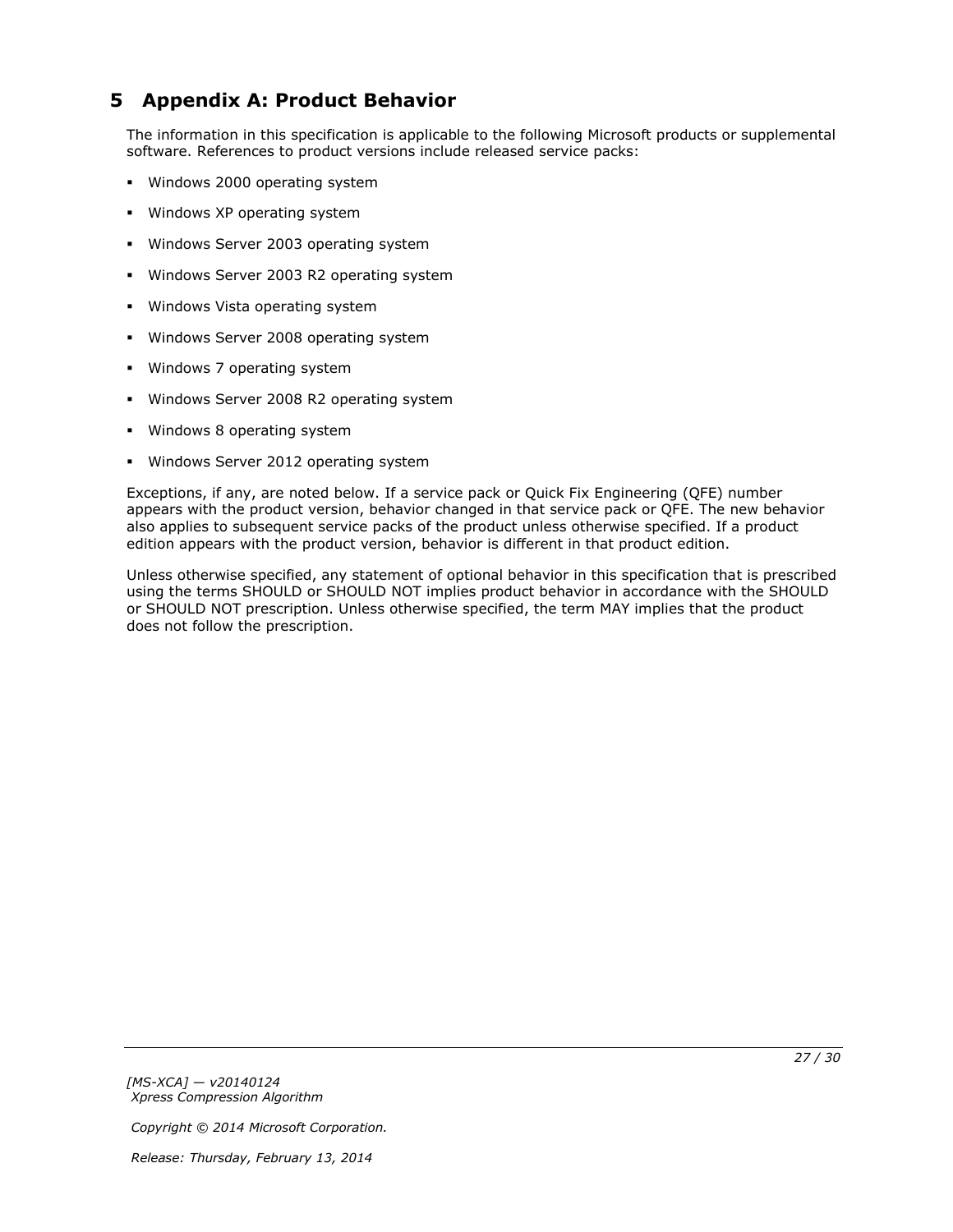# <span id="page-27-0"></span>**6 Change Tracking**

<span id="page-27-1"></span>No table of changes is available. The document is either new or has had no changes since its last release.

*[MS-XCA] — v20140124 Xpress Compression Algorithm* 

*Copyright © 2014 Microsoft Corporation.*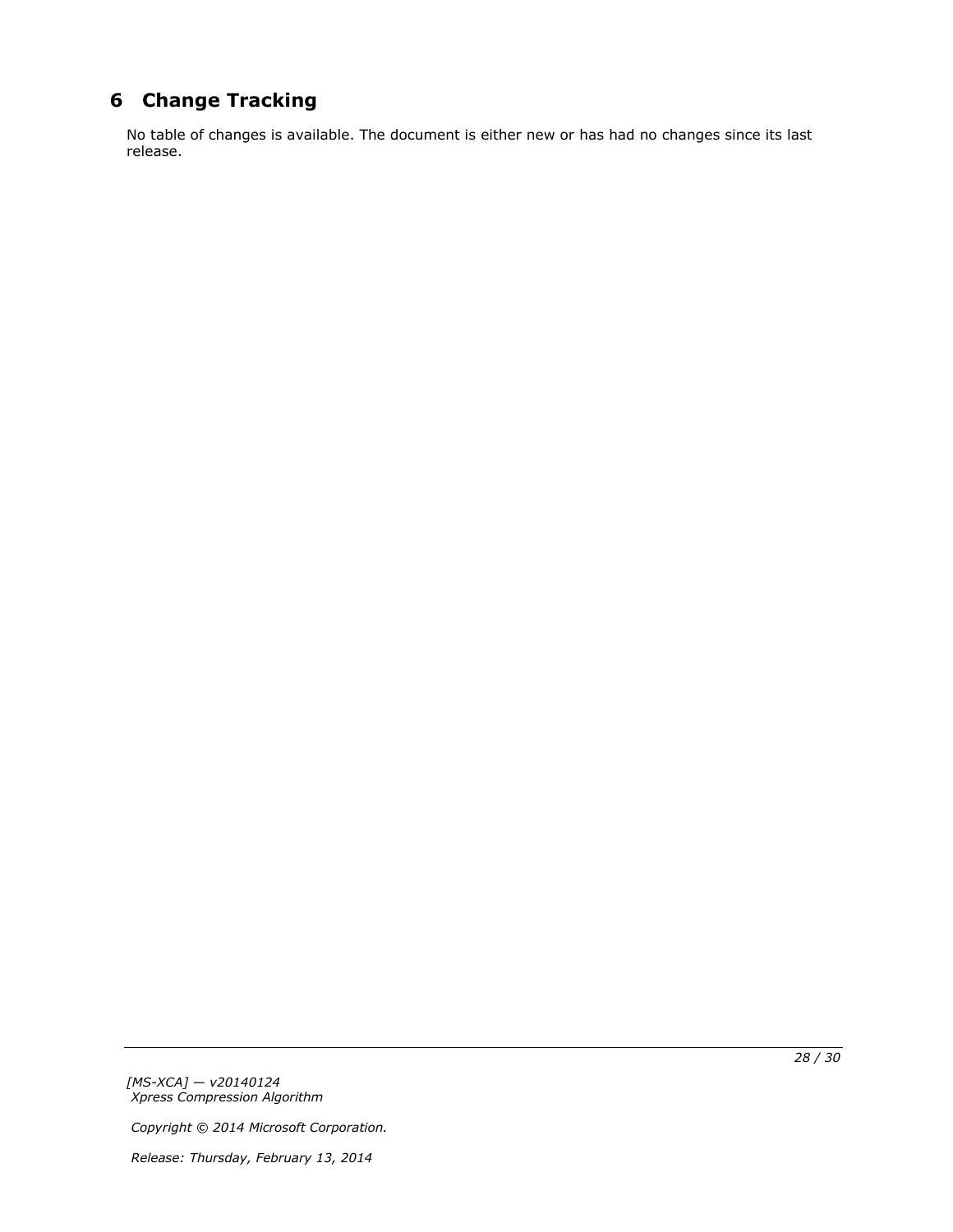# <span id="page-28-0"></span>**7 Index**

## **A**

Abstract data model [LZ77+Huffman compression algorithm](#page-6-8) 7 **[LZNT1](#page-18-2) 19** [plain LZ77 compression algorithm](#page-14-3) 15 [plain LZ77 decompression algorithm](#page-16-6) 17 [Applicability](#page-5-5) 6

## **C**

[Change tracking](#page-27-1) 28

## **D**

Data model - abstract [LZ77+Huffman compression algorithm](#page-6-8) 7 [LZ77+Huffman decompression algorithm](#page-13-5) 14 [plain LZ77 compression algorithm](#page-14-3) 15 [plain LZ77 decompression algorithm](#page-16-6) 17

## **E**

Examples [LZ77](#page-22-3) 23 [LZ77+Huffman](#page-22-4) 23 [LZNT1](#page-23-1) 24

## **G**

[Glossary](#page-4-10) 5

### **I**

Implementer - [security considerations](#page-25-3) 26 [Index of security parameters](#page-25-4) 26 [Informative references](#page-5-6) 6 Initialization [LZ77+Huffman compression algorithm](#page-6-9) 7 [LZ77+Huffman decompression algorithm](#page-13-6) 14 **[LZNT1](#page-21-3) 22** [plain LZ77 compression algorithm](#page-15-3) 16 [plain LZ77 decompression algorithm](#page-16-7) 17 [Introduction](#page-4-11)<sub>5</sub>

### **L**

[LZ77 example](#page-22-3) 23 LZ77+Huffman compression algorithm [abstract data model](#page-6-8) 7 [initialization](#page-6-9) 7 [overview](#page-6-10) 7 phases [final encoding](#page-10-1) 11 [Huffman code construction](#page-9-1) 10 [LZ77](#page-6-7) 7 [processing rules](#page-6-11) 7 LZ77+Huffman decompression algorithm [abstract data model](#page-13-5) 14

[initialization](#page-13-6) 14 [processing](#page-13-7) 14 [processing rules](#page-13-8) 14 [LZ77+Huffman example](#page-22-4) 23 [LZNT1 algorithm abstract data model](#page-18-2) 19 [LZNT1 algorithm buffer format](#page-18-3) 19 [LZNT1 algorithm details](#page-17-1) 18 [LZNT1 algorithm initialization](#page-21-3) 22 [LZNT1 algorithm processing](#page-21-4) 22 [LZNT1 algorithm processing rules](#page-21-5) 22 [LZNT1 example](#page-23-1) 24

# **N**

[Normative references](#page-4-12) 5

### **O**

[Overview \(synopsis\)](#page-5-7) 6

#### **P**

Parameters - [security index](#page-25-4) 26 Phases - LZ77+Huffman compression algorithm [final encoding](#page-10-1) 11 [Huffman code construction](#page-9-1) 10 [LZ77](#page-6-7) 7 Plain LZ77 compression algorithm [abstract data model](#page-14-3) 15 [initialization](#page-15-3) 16 [processing](#page-15-4) 16 [processing rules](#page-15-5) 16 Plain LZ77 decompression algorithm [abstract data model](#page-16-6) 17 [initialization](#page-16-7) 17 [processing](#page-16-8) 17 [processing rules](#page-16-9) 17 Processing [LZ77+Huffman decompression algorithm](#page-13-7) 14 **[LZNT1](#page-21-4) 22** [plain LZ77 compression algorithm](#page-15-4) 16 [plain LZ77 decompression algorithm](#page-16-8) 17 Processing rules [LZ77+Huffman compression algorithm](#page-6-11) 7 [LZ77+Huffman decompression algorithm](#page-13-8) 14 [LZNT1](#page-21-5) 22 [plain LZ77 compression algorithm](#page-15-5) 16 [plain LZ77 decompression algorithm](#page-16-9) 17 [Product behavior](#page-26-1) 27

### **R**

References [informative](#page-5-6) 6 [normative](#page-4-12) 5 [Relationship to protocols and other algorithms](#page-5-8) 6

**S**

*[MS-XCA] — v20140124 Xpress Compression Algorithm* 

*Copyright © 2014 Microsoft Corporation.*